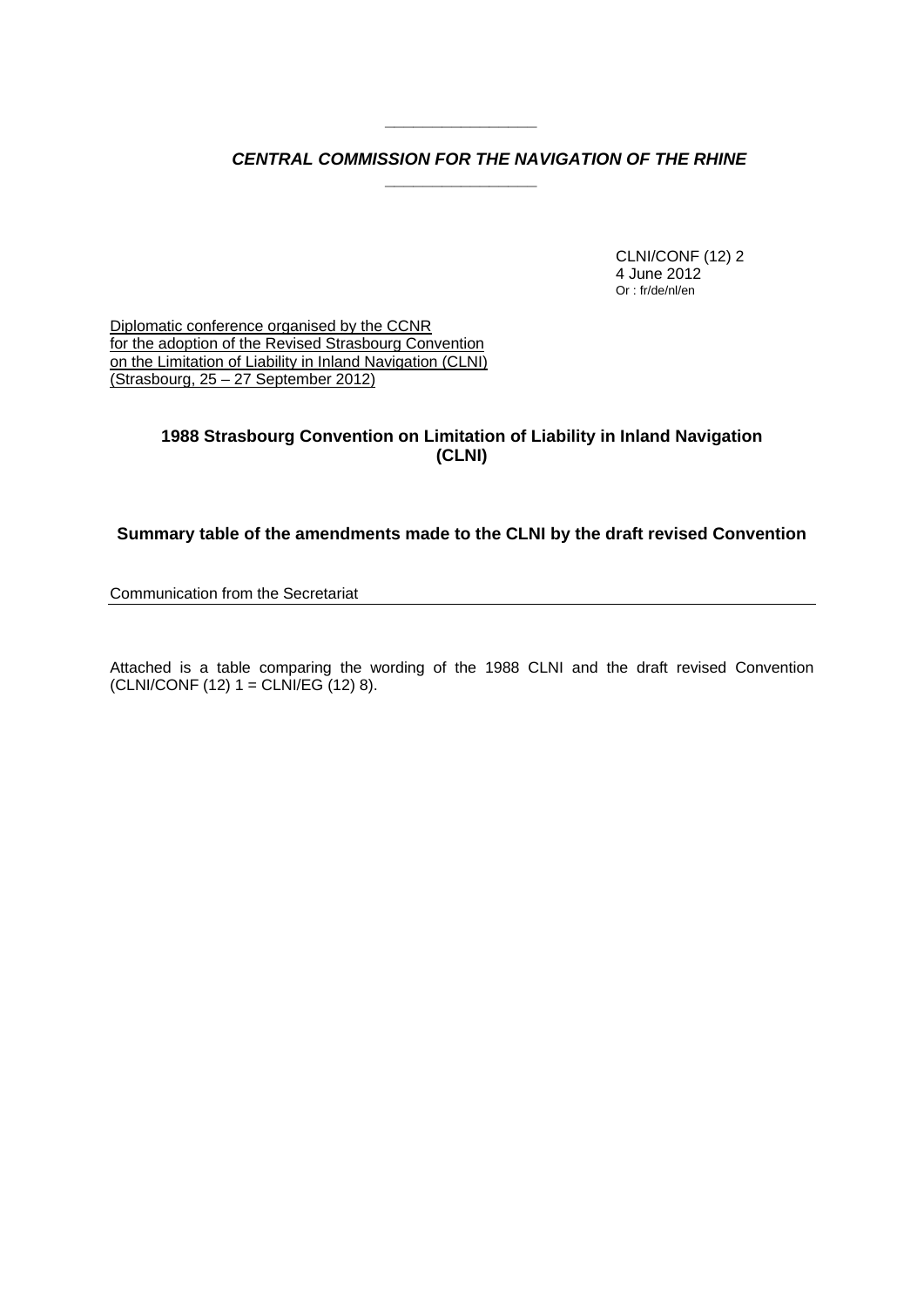### **CLNI/CONF (12) 1 = CLNI/EG (12) 8**

### **Strasbourg Convention on the Limitation of Liability of Owners of Inland Navigation Vessels (CLNI)**

THE KINGDOM OF BELGIUM, THE FRENCH REPUBLIC, THE FEDERAL REPUBLIC OF GERMANY, THE GRAND DUCHY OF LUXEMBOURG, THE KINGDOM OF THE NETHERLANDS, THE SWISS CONFEDERATION,

HAVING RECOGNIZED the desirability of harmonizing the law applicable as regards the limitation of liability in inland navigation, particularly on the Rhine and the Moselle,

HAVE DECIDED to conclude a Convention for this purpose, and have thereto agreed as follows;

1. Vessel owners and salvors, as hereinafter defined, may limit their liability in. accordance with the rules of this Convention for claims set out in article 2.

- 2. The term 2. The term:
- (a) "vessel owner" shall mean the owner, hirer, charterer, manaqer. and operator of a vessel.
- (b) "Vessel" shall mean an inland navigation vessel and shall also include hydrofoils, ferries and small craft but not air-cushion vehicles. The term "vessels" shall also cover dredgers, floating cranes, elevators and all other floating- and mobile appliancss or plant of a similar nature;
- (c) "Salvor" shall mean any person rendering services in direct connection with salvage operations. Salvage operations shall also include operations referred to in article 2, paragraph 1 (d), (e) and (f) .

### **Revised Strasbourg Convention on the Limitation of Liability of Owners of Inland Navigation Vessels (CLNI 2012)**

**The States party to this Convention,** 

**CONVINCED of the usefulness of harmonising the law applicable to the limitation of liability in inland navigation on all inland waterways,** 

**Have agreed as follows:**

### **CHAPTER I CHAPTER I**

### **The right of limitation The right of limitation**

### **Article 1 Article 1 Persons entitled to limit liability Persons entitled to limit liability, definitions**

1. Vessel owners and salvors, as hereinafter defined, may limit their liability in accordance with the rules of this Convention for claims set out in Article 2.

- 
- **(a) "Vessel owner" shall mean the owner, hirer, charterer entrusted with the use of the vessel in all its aspects, as well as the manager and operator of a vessel;**
- **(b) "Vessel" shall mean an inland navigation vessel used for commercial navigational purposes and shall also include hydrofoils, ferries and small craft used for commercial navigational purposes but not air-cushion vehicles. The term "vessels" shall also cover dredgers, floating cranes, elevators and all other floating and mobile appliances or plant of a similar nature;**
- (c) "Salvor" shall mean any person rendering services in direct connection with salvage **or assistance** operations. **These** operations shall also include operations referred to in Article 2, paragraph 1 (d), (e) and (f).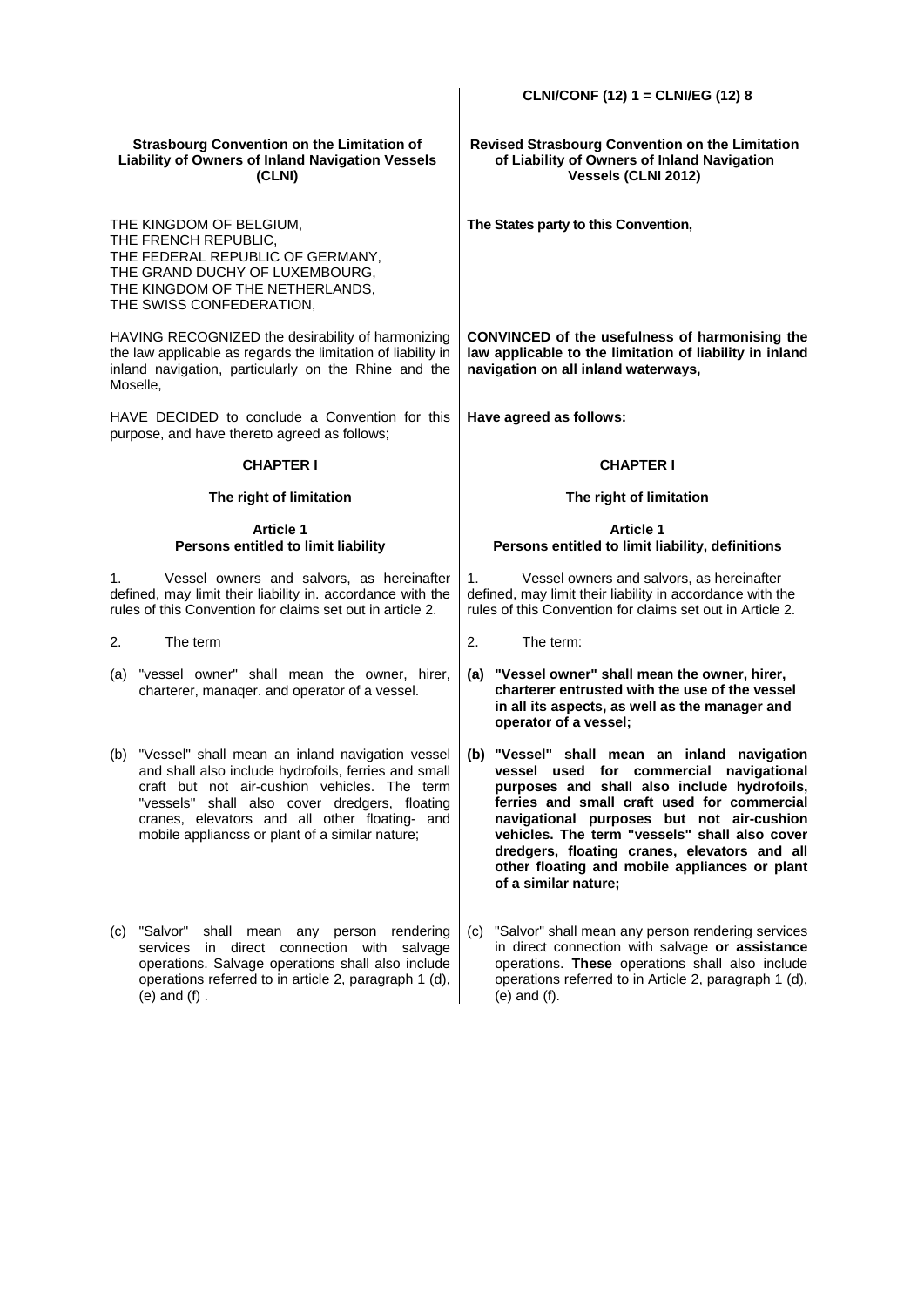3. If any claims set out in article 2 are made against any person for whose act, neglect or default the vessel owner or salvor is responsible, such person shall be entitled to avail himself of the limitation of liability provided for in this Convention.

4. In this Convention the liability of a vessel owner shall include .liability in an action brought against the vessel herself.

5. An insurer of liability for claims subject to limitation in accordance with the rules of this Convention shall be entitled to the benefits of this Convention to the same extent as the assured himself.

6. The act of invoking limitation of liability shall not constitute an admission of liability.

# **Article 2 Article 2**

1. Subject to articles 3 and 4 the following, claims, whatever the basis of liability may be, shall be subject to limitation of liability:

- (a) claims in respect of loss of life or personal injury or loss of or damage, to property (including damage to harbour works, basins, waterways, locks, bridges and aids to navigation) , occurring on board or in direct connection with the operation of the vessel or with salvage operations, and consequential loss resulting therefrom;
- (b) claims in respect of loss resulting from delay in the carriage of cargo, passengers or their luggage;
- (c) claims in respect of other loss resulting from infringement of rights other than contractual rights, occurring in direct connection with the operation of the vessel or salvage operations;
- **(d) "Dangerous goods" shall mean dangerous goods within the meaning of Chapter 3.2 of the Regulation to the European Agreement concerning the International Carriage of Dangerous Goods by Inland Waterway (ADN) in force at the time;**
- **(e) "Waterway" shall mean any navigable inland waterway, including a lake.**

3. If any claims set out in Article 2 are made against any person for whose act, neglect or default the vessel owner or salvor is responsible, such person shall be entitled to avail himself of the limitation of liability provided for in this Convention.

In this Convention the liability of a vessel owner shall include liability in an action brought against the vessel herself.

5. An insurer of liability for claims /subject to limitation/ for which limitation is possible/ in accordance with the rules of this Convention shall be entitled to the benefits of this Convention to the same extent as the assured himself.

6. The act of invoking limitation of liability shall not constitute an admission of liability.

# **Claims subject to limitation Claims subject to limitation**

Subject to Articles 3 and 4 the following claims, whatever the basis of liability may be, shall be subject to limitation of liability:

- (a) claims in respect of loss of life or personal injury or loss of or damage, to property (including damage to harbour works, basins, waterways, locks, bridges and aids to navigation), occurring on board or in direct connection with the operation of the vessel or with salvage operations, and consequential loss resulting therefrom;
- (b) claims in respect of loss resulting from delay in the carriage of cargo, passengers or their luggage;
- (c) claims in respect of other loss resulting from infringement of rights other than contractual rights, occurring in direct connection with the operation of the vessel or salvage or assistance operations;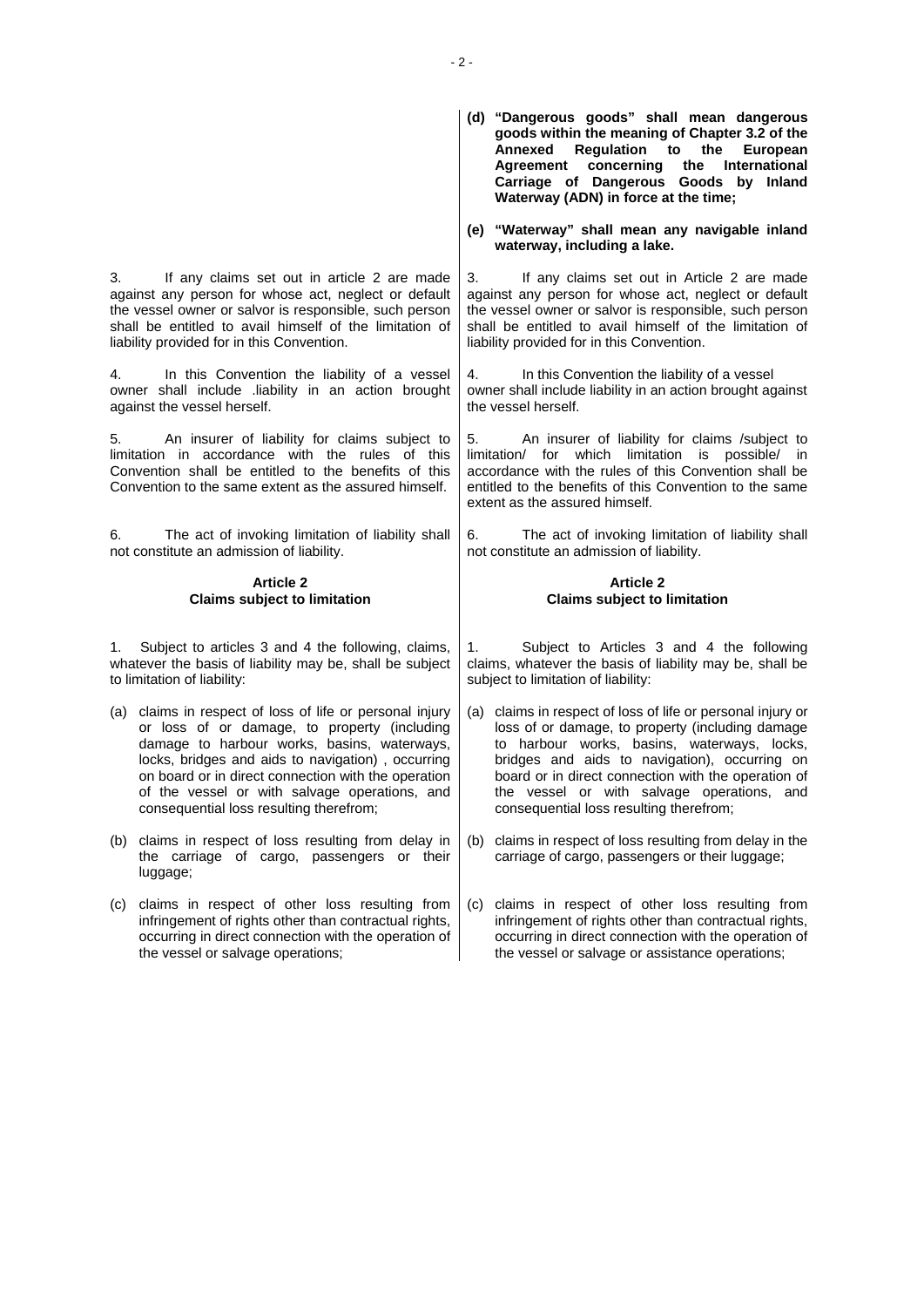- (d) claims in respect of the raising, removal, destruction or the rendering harmless of a vessel which is sunk, wrecked, stranded or abandoned. including anything that is or has been on board such vessel;
- (e) claims in respect of the removal, destruction or rendering harmless of the cargo of the vessel;
- (f) claims of a person other than the person liable in respect of measures taken in order to avert or minimize loss for which the person liable may limit his liability in accordance with this Convention, and further loss caused by such measures.

2. Claims set out in paragraph 1 shall be subject to limitation of liability even if brought by way of recourse 'r for indemnity under a contract or otherwise. However, claim, set out under paragraph 1 (d), (e) and (f) shall not be subject to limitation of liability to the extent that they relate to remuneration under a contract, with the person liable.

- (a) claims for salvage or contribution in general average;
- (b) claims subject to any international convention or national legislation governing or prohibiting, limitation of liability for nuclear damage;
- (c) claims against the owner of a nuclear vessel for nuclear damage;
- (d) claims in respect of the raising, removal, destruction or the rendering harmless of a vessel which is sunk, wrecked, stranded or abandoned. including anything that is or has been on board such vessel;
- (e) claims in respect of the removal, destruction or rendering harmless of the cargo of the vessel;
- (f) claims of a person other than the person liable in respect of measures taken in order to avert or minimize loss for which the person liable may limit his liability in accordance with this Convention, and further loss caused by such measures.

2. Claims set out in paragraph 1 shall be subject to limitation of liability even if brought by way of recourse or for indemnity under a contract or otherwise. However, claims under paragraph 1 (d), (e) and (f) shall not be subject to limitation of liability to the extent that they relate to remuneration under a contract with the person liable.

### **Article 3 Article 3 Claims excepted from limitation Claims excepted from limitation**

The rules of this Convention shall not apply to: The rules of the present Convention shall not apply to:

- **(a) claims for assistance or salvage, including, claims for salvage operations in respect of a vessel which by itself or its cargo threatened damage to the environment, or to claims for contributions in general average;**
- (b) claims subject to any international convention or national legislation governing or prohibiting limitation of liability for nuclear damage;
- (c) claims against the owner of a nuclear vessel for nuclear damage;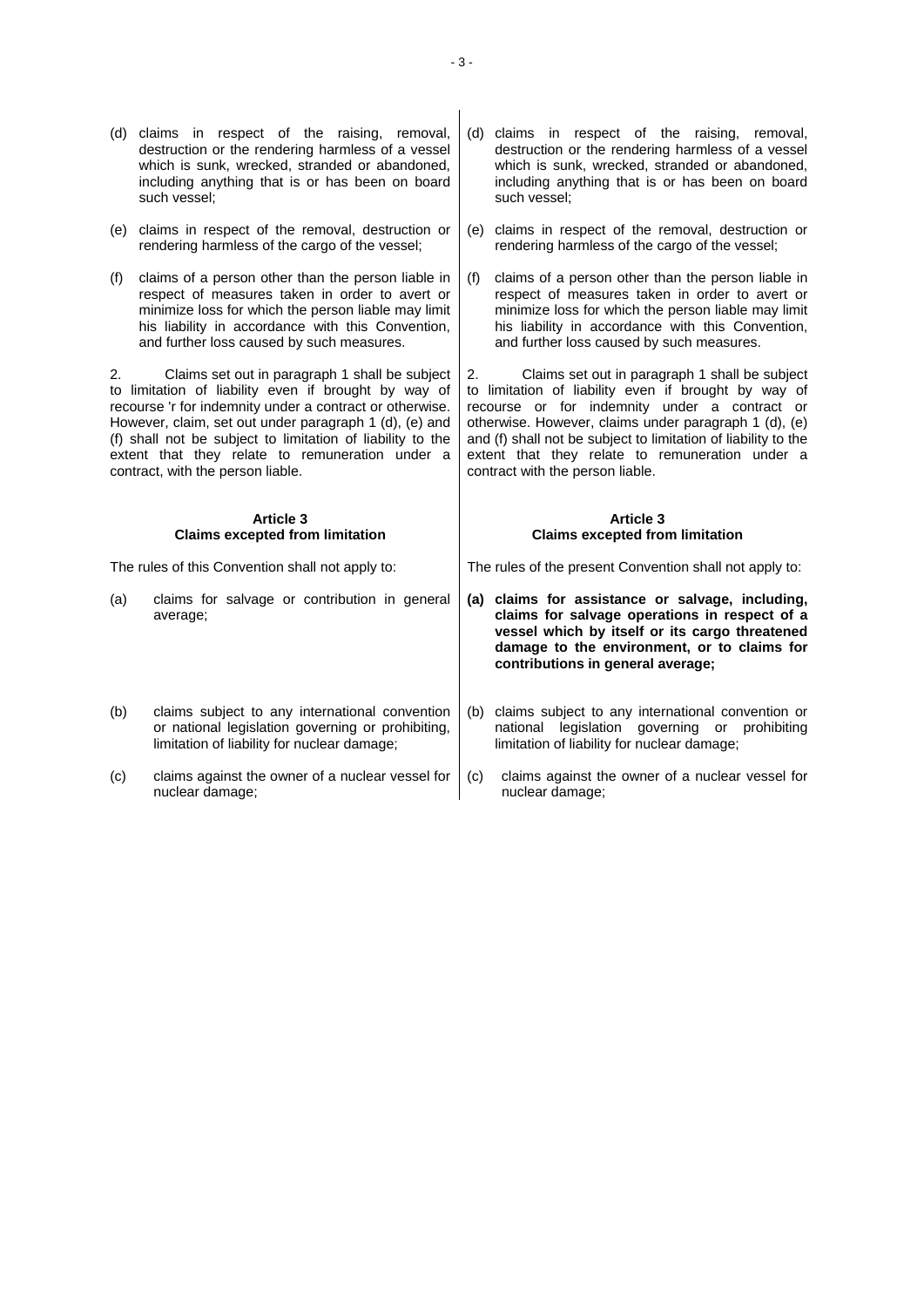(d) claims by servants of the vessel owner or salvor whose duties are connected with the vessel or the salvage operations, including claims of their heirs, dependants or other persons entitled to make such claims, if under the law governing the contract of service between the vessel owner or salvor and such servants the vessel owner or salvor is not entitled to limit his liability in respect of such claims, or if he is by such law only permitted to limit his liability to an amount greater than that provided for in article 6.

## **Conduct barring limitation Conduct barring limitation**

A person liable shall not be entitled to limit his liability if it is proved that the Loss resulted from his personal act or omission, committed with the intent to cause such loss, or recklessly and with knowledge that such loss would probably result.

### Article 5 **Article 5 Article 5 Counterclaims Counterclaims**

Where a person, entitled co limitation of liability under the rules of this Convention has a claim against the claimant arising out of the same occurrence, their respective Claims shall be set off against each other and the provisions of this Convention shall only apply to the balance, if any.

## **Limits of liability Limits of liability**

## **The general limits The general limits**

1. The limits of liability for claims other than those mentioned in article 7, arising on any distinct occasion, shall be calculated as follows:

(a) in respect of claims for loss of life or personal injury,

**(d) claims by servants of the vessel owner or salvor whose duties are connected with the vessel or the salvage operations, including claims of their heirs, dependants or other persons entitled to make such claims, if under the law governing the contract of service between the vessel owner or salvor and such servants the vessel owner or salvor is not entitled to limit his liability in respect of such claims, or if he is by such law only permitted to limit his liability to an amount greater than that calculated in accordance with Article 6 or, for claims within the meaning of Article 7, to an amount greater than that calculated in accordance with Article 7.** 

## **Article 4 Article 4**

A person liable shall not be entitled to limit his liability if it is proved that the Loss resulted from his personal act or omission, committed with the intent to cause such loss, or recklessly and with knowledge that such loss would probably result.

Where a person entitled to limitation of liability under the rules of this Convention has a claim against the claimant arising out of the same occurrence, their respective Claims shall be set off against each other and the provisions of this Convention shall only apply to the balance, if any.

# **CHAPTER II** CHAPTER II<br>mits of liability and the community of the community of liability

# Article 6 **Article 6 Article 6**

**1. The limits of liability for claims other than those mentioned in Articles 7 and 8, arising on any distinct occasion, shall be calculated as follows:** 

a) in respect of claims for loss of life or personal injury,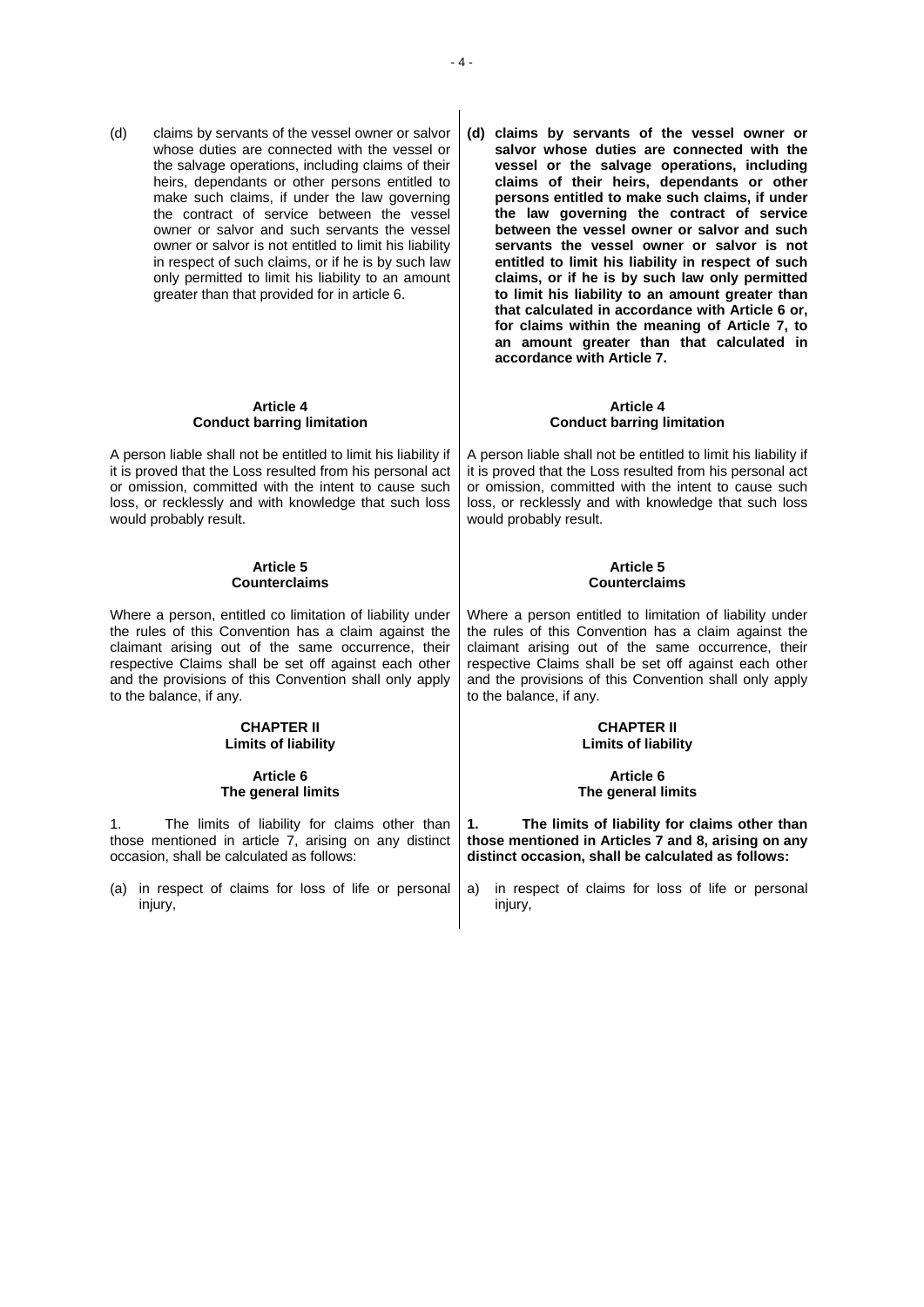- (i) for a vessel not used for cargo, in particular a passenger vessel, 200 units of account per cubic metre of displacement at maximum permitted draught, increased for. vessels equipped with mechanical means of propulsion by 700 units of account per kW of power of; the machines providing the propulsion;
- (ii) . for a cargo vessel, 200 units of account per tonne of the vessel's deadweight, plus 700 units of account per kW of power of the machines providing the propulsion for vessels equipped with mechanical means of propulsion;
- (iii) for a pusher or tug, 700 units of account per kW of power of the machines providing the propulsion;
- (iv) for a pusher which, at the moment when the damage was caused, was coupled to barges in a pushed train, the amount of liability calculated in conformity with (iii) shall be increased by 100 units of account per tonne of deadweight of the pushed barges; this increase shall not apply in so far as it can be proved that the pusher has provided salvage services to one or more of these barges;
- (v) for a vessel equipped with mechanical means of propulsion which at the time when the damage was caused was providing propulsion for other vessels coupled to this vessel, the amount of liability calculated in conformity with (i) , (ii) or (iii) shall be increased by 100 units of. account per tonne o£ deadweight or cubic metre of displacement of the other vessels; this increase shall not apply in so far as it can be proved that this vessel has furnished salvage services to one or more of- the coupled vessels;
- (vi) for floating and mobile appliances or plant in the sense used in the second sentence of article 1, paragraph 2 (b), their value at the time of the occurrence;
- (b) In respect of all other claims, half of the sums mentioned in (a) ;
- **i) for a vessel not used for cargo, in particular a passenger vessel, 400 units of account per cubic metre of displacement at maximum permitted draught, increased for vessels equipped with mechanical means of propulsion by 1 400 units of account per kW of power of the machines providing the propulsion;**
- **ii) for a cargo vessel, 400 units of account per tonne of the vessel's deadweight, plus 1 400 units of account per kW of power of the machines providing the propulsion for vessels equipped with mechanical means of propulsion;**
- **iii) for a pusher or tug, 1 400 units of account per kW of power of the machines providing the propulsion;**
- **iv) for a pusher which, at the moment when the damage was caused, was coupled to barges in a pushed train, the amount of the limit calculated in accordance with (iii) shall be increased by 200 units of account per tonne of deadweight of the pushed barges; this increase shall not apply in so far as it can be proved that the pusher has provided salvage services to one or more of these barges;**
- **v) for a vessel equipped with mechanical means of propulsion which at the time when the damage was caused was providing propulsion for other vessels coupled to this vessel, the amount of the limit calculated in accordance with (i), (ii) or (iii) shall be increased by 200 units of account per tonne of deadweight or cubic metre of displacement of the other vessels; this increase shall not apply insofar as it can be proved that this vessel has furnished salvage services to one or more of the coupled vessels;**
- vi) for floating and mobile appliances or plant in the sense used in the second sentence of Article 1, paragraph 2 (b), their value at the time of the occurrence;
- **(b) In respect of all other claims, half of the amount calculated in accordance with (a);**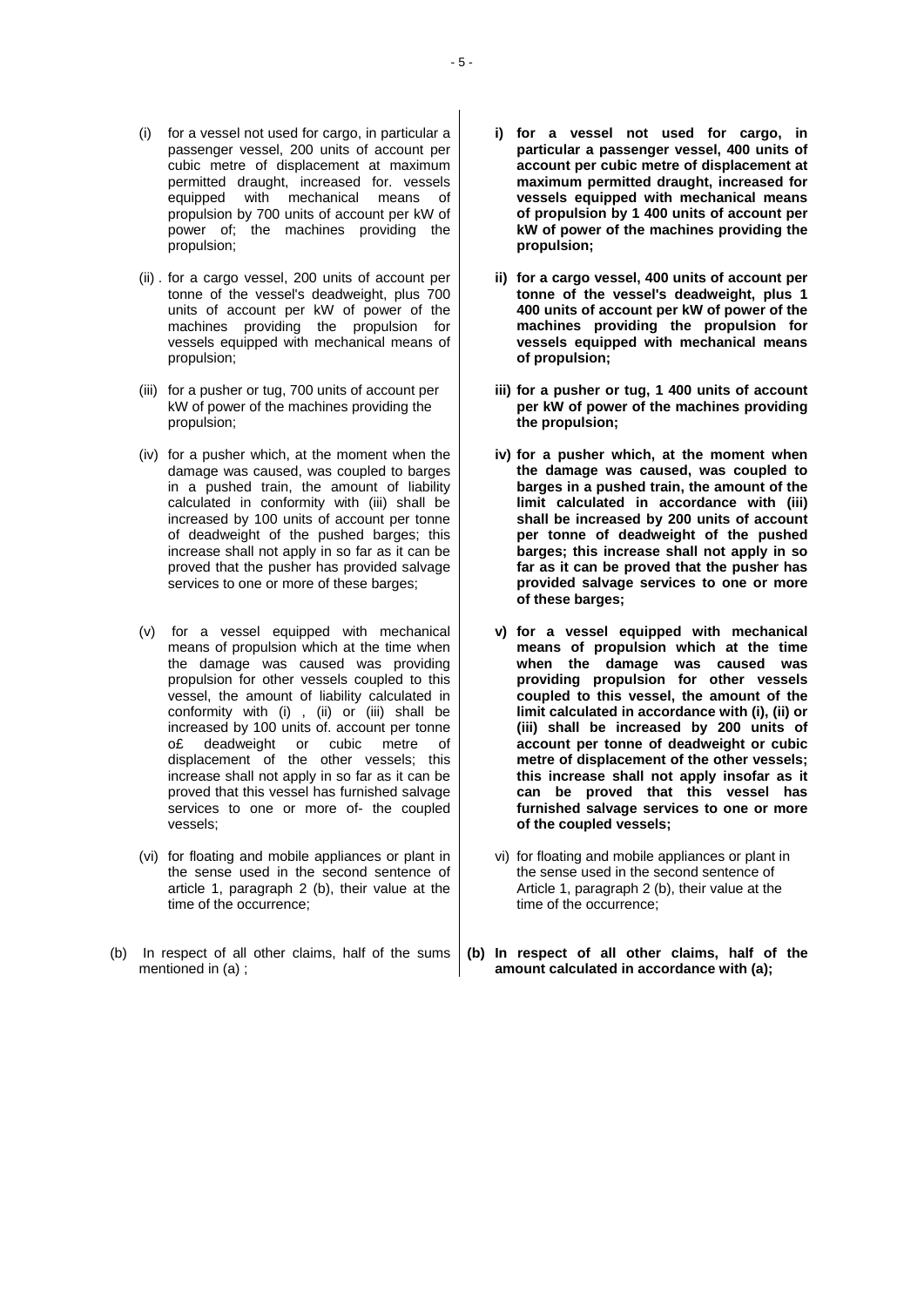- (c) when the amount calculated in accordance with (a) is insufficient to pay the claims mentioned therein in full, the amount calculated in accordance with paragraph (b) shall be available for payment of the unpaid balance of claims under paragraph (a) and such unpaid balance shall rank rateably with claims mentioned under paragraph (b) ;
- (d) in no case shall the limits of liability be less than 200,000 units of account for claims in respect of loss of life or personal injury or less than 100,000 units of account for all other claims.

2. However, without prejudice to he right of claims for loss of life or personal injury according to paragr. 1 (c) , a State Party may provide in its national law that claims in -respect of damage to harbour works, basins, waterways, locks, bridges and aids to navigation shall have such priority over other claims under paragraph 1 (b) as is provided by that law.

3. The limits of liability mentioned in paragraph 1 (d) shall also apply to any salvor furnishing salvage services to a vessel and not operating from any inland navigation vessel or seagoing vessel, or to any salvor operating solely on the vessel to which he is rendering salvage services.

- **(c) When the amount calculated in accordance with (a) is insufficient to pay the claims mentioned therein in full, the amount calculated in accordance with paragraph (b) shall be available for payment of the unpaid balance of claims under paragraph (a) and such unpaid balance shall ranke rateably with claims mentioned under paragraph (b);**
- **(d) in no case shall the limits of liability be less than 400 000 units of account for claims in respect of loss of life or personal injury or less than 200 000 units of account for all other claims.**

2. However, without prejudice to the right of claims for loss of life or personal injury according to paragraph 1 (c), a State Party may provide in its national law that claims in respect of damage to harbour works, basins, waterways, locks, bridges and aids to navigation shall have such priority over other claims under paragraph 1 (b) as is provided by that law.

3. The limits of liability mentioned in paragraph 1 (d) shall also apply to any salvor furnishing salvage services to a vessel and not operating from any inland navigation vessel or seagoing vessel, or to any salvor operating solely on the vessel to which he is rendering salvage services.

### **Article 7**

**The limits applicable to claims for damage arising from the carriage of dangerous goods** 

**Notwithstanding Article 6, the limits of liability for a vessel carrying dangerous goods in respect of claims arising in respect of damage resulting directly or indirectly from the dangerous nature of the goods, shall be calculated as follows:** 

- **(a) in respect of claims for loss of life or personal injury: twice the amount calculated in accordance with Article 6 paragraph 1 (a), but at least 10 million units of account;**
- **(b) in respect of all other claims, twice the amount calculated in accordance with Article 6 paragraph 1 (b), but at least 10 million units of account.**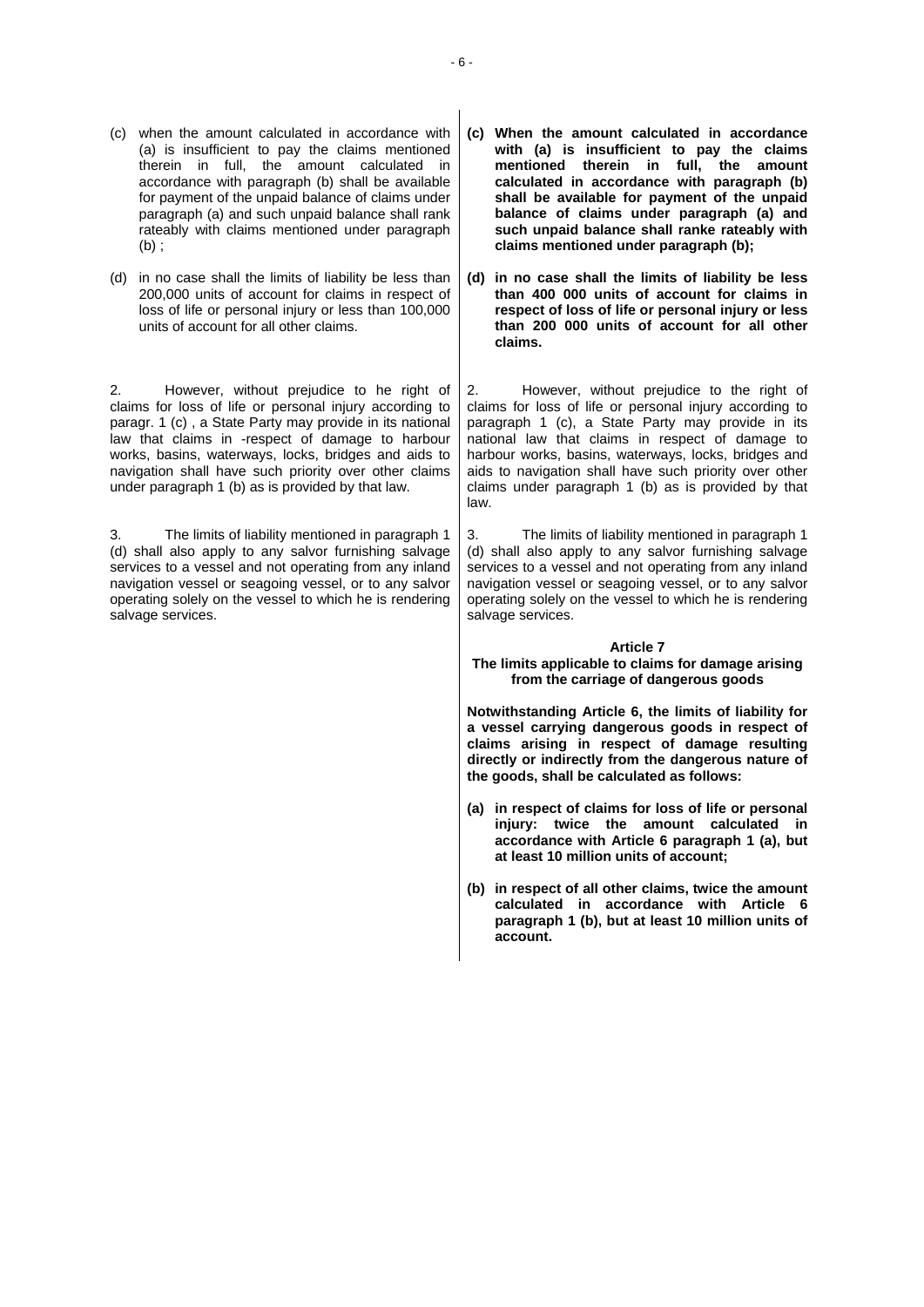**When the amount calculated in accordance with the first phrase in (a) is insufficient to pay the claim mentioned therein in full, the maximum amount of liability calculated in accordance with the first phrase in paragraph (b) may be used to settle the unpaid balance of claims under the first phrase of paragraph (a) and such unpaid balance also being used to settle the claims mentioned in the first phrase of paragraph (b).** 

# Article 7 **Article 7** Article 8

**1. In respect of claims arising on any distinct occasion for loss of life or personal injury to passengers of a vessel, the limit of liability of the owner thereof shall be an amount of 100 000 units of account multiplied by:** 

- **(a) the number of passengers which the vessel is authorized to carry according to the vessel's certificate, or,**
- **(b) if the number of passengers which the vessel is authorized to carry is not prescribed, the number of passengers actually carried by the vessel at the time of the occurrence.**

**This amount shall not be less than 2 000 000 units of account.** 

2. For the purpose of this article "claims for loss of life or personal injury to passengers of a vessel" shall mean any such claims brought by or on behalf of any person carried in that vessel:

- 
- (b) who, with the consent of the carrier, is accompanying a vehicle or live animals which are covered by a contract for the carriage of goods.

## **The limits for passenger claims The limits for passenger claims**

1. In respect of claims arising on any distinct occasion for loss of life or personal injury to passengers of a vessel, the limit of liability of the owner thereof shall be an amount of 60,000 units of account multiplied by the number of passengers which the vessel is authorized to carry according to the vessel's certificate, or, if the number of passengers which the vessel is authorized to carry is not prescribed, this limitation shall be determined by the number of passengers actually carried by the vessel at the time of the occurrence. The limits shall not be less than 720,000 units of account, or more than the following amounts:

(a) 3 million units of account for vessels with an authorized passenger transport capacity of not more than 100;

(b) 6 million units of account for vessels with an authorized passenger transport capacity of not more than 180;

(c) 12 million units of account for vessels with an authorized passenger transport capacity of more than 180.

2. For the purpose of this article "claims for loss of life or personal injury to passengers of a vessel" shall mean any such claims brought by or on behalf of any person carried in that vessel;

(a) under a contract of passenger carriage, or  $\begin{bmatrix} a \\ c \end{bmatrix}$  under a contract of passenger carriage, or

(b) who, with the consent of the carrier, is accompanying a vehicle or live animals which are covered by a contract for the carriage of goods.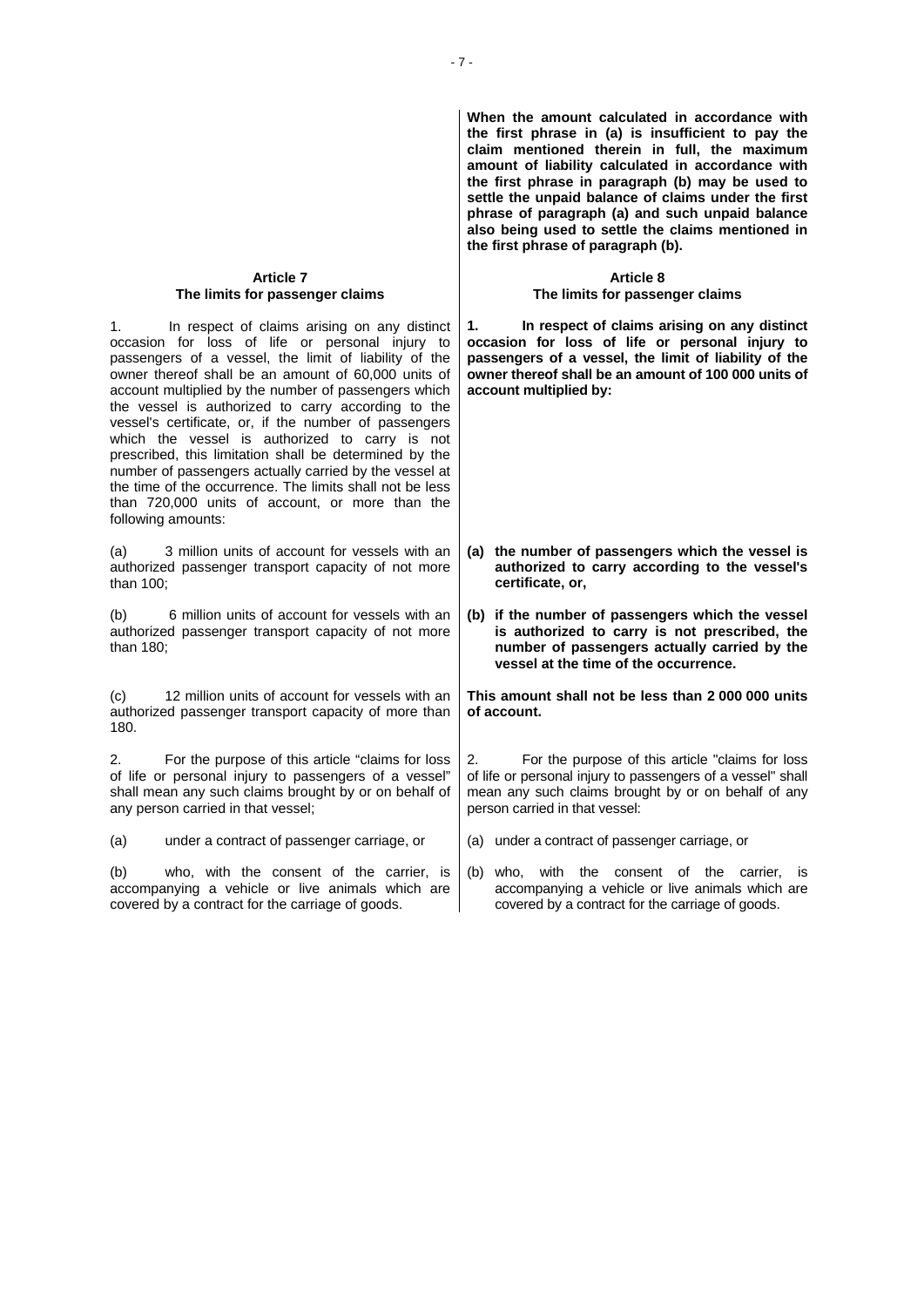### Article 8 **Article 9 Article 9 Unit of account Unit of account**

1. The unit of account referred to in articles 6 and 7 is the special drawing right as defined by the International Monetary Fund. The amounts mentioned in articles 6 and 7 shall be converted into the national currency of the State in which limitation is sought, according to the value of that currency at the date the limitation fund shall have been constituted, payment is made, or security is given which under the law of that State is equivalent to such payment.

The value of a national currency of a State Party in terms of the special drawing right shall be calculated in accordance with the method of valuation applied by the International Monetary' Fund in effect at the date in. question for its operations and transactions.

The States Parties may, on the basis of the method of calculation mentioned in paragraph 1, establish the equivalent of the amounts mentioned in articles 6 and 7 in their national currency in round figures. When, following a change in the value of the national currency in teems of special drawing rights, the amounts expressed in such currency differ by more than 10% from the real value expressed in special drawing rights in articles 6 and 7, the said amounts shall be adapted to the real value. States Parties shall communicate to the depositary the sums expressed in the national currency and any modification of those sums.

**1. The unit of account referred to in Articles 6 to 8 is the Special Drawing Right as defined by the International Monetary Fund. The amounts mentioned in Articles 6 to 8 shall be converted into the national currency of the State in which limitation is sought, according to the value of that currency at the date the limitation fund shall have been constituted, payment is made, or security is given which under the law of that State is equivalent to such payment.** 

The value of a national currency of a State Party in terms of the Special Drawing Right shall be calculated in accordance with the method of valuation applied by the International Monetary Fund in effect at the date in question for its operations and transactions.

**3. The States Parties may, on the basis of the method of calculation mentioned in paragraph 1, establish the equivalent of the amounts mentioned in Articles 6 to 8 in their national currency in round figures. When, following a change in the value of the national currency in terms of Special Drawing Rights, the amounts expressed in such currency differ by more than 10% from the real value expressed in Special Drawing Rights in Articles 6 to 8, the said amounts shall be adapted to the real value. States Parties shall communicate to the Depositary the sums expressed in the national currency and any modification of those sums.**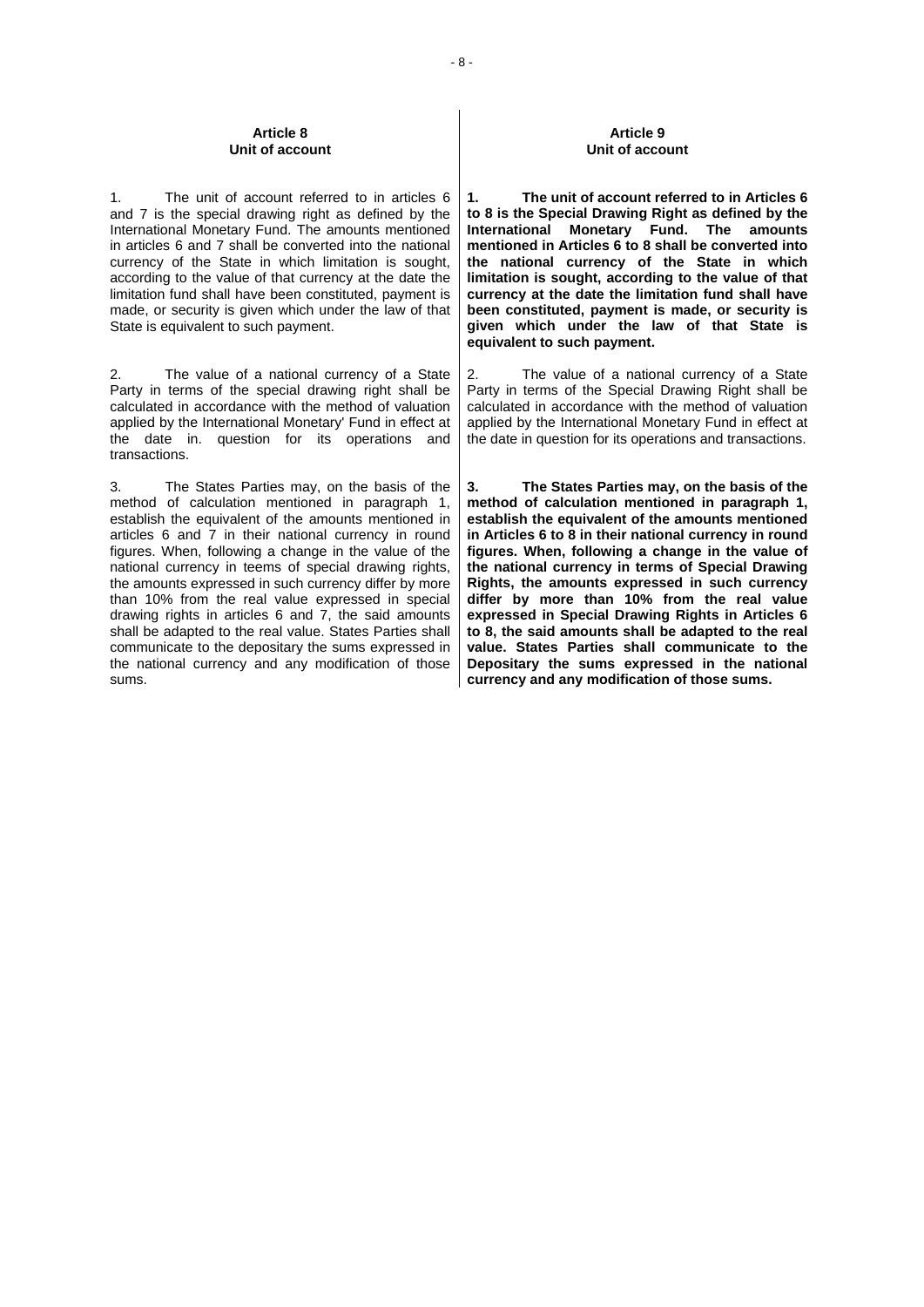# Article 9 **Article 9 Article 10**<br>Aggregation of claims **Aggregation of claims**

1. Without prejudice to paragraph 2, the limits of liability determined in accordance with article 6 shall apply to the aggregate of all claims which arise on any distinct occasions:

- (a) against the person or persons mentioned in article 1, paragraph 2 (a) , and any person for whose act, neglect or default he or they are responsible; or
- (b) against the owner of a vessel rendering salvage services from that vessel and the salvor or salvors operating from such vessel and any person foe whose act, neglect or default he or they areresponsible; or
- (c) against the salvor or salvors who are not operating from an inland navigation vessel or a seagoing ship or who are operating solely on the vessel to which the salvage services are rendered and any person for whose act, neglect or default he or they are responsible.
- 
- (a) When, in conformity with article 6, paragraph 1 (a) (iv) , the amount of liability for a pusher which, at the time when the damage was caused, was coupled to barges in a pushed train, is increased in respect of claims arising out of the occurrence by 100 units of account per tonne deadweight of the pushed barges, the amount of liability of each of the barges is reduced, in respect of claims arising out of this occurrence, by 100 units of account for each tonne deadweight of the pushed barge.
- (b) When, in conformity with article 6, paragraph 1 (a) (v), the amount of liability foe a vessel equipped with mechanical means of propulsion which, at the. time when the damage was caused, was providing propulsion for other vessels coupled to it, is increased in respect of claims arising out of the occurrence by 100 units of account per tonne deadweight or cubic metre of displacement of the coupled vessels, the amount of liability for each coupled vessel shall be reduced, in respect of claims arising out of the said occurrence, by 100 units of account for each tonne deadweight or each cubic metre of displacement of the coupled vessel.

# **Aggregation of claims Aggregation of claims**

**1. Without prejudice to paragraph 2, the limits of liability calculated in accordance with Article 6 shall apply to the aggregate of all claims which arise on any distinct occasions:** 

- (a) against the person or persons mentioned in Article 1, paragraph 2 (a), and any person for whose act, neglect or default he or they are responsible; or
- (b) against the owner of a vessel rendering salvage services from that vessel and the salvor or salvors operating from such vessel and any person for whose act, neglect or default he or they are responsible; or
- (c) against the salvor or salvors who are not operating from an inland navigation vessel or a seagoing ship or who are operating solely on the vessel to which the salvage services are rendered and any person for whose act, neglect or default he or they are responsible.
- 2.  $\vert$  2.
	- **(a) When, in conformity with article 6, paragraph 1 (a) (iv) , the amount of liability for a pusher which, at the time when the damage was caused, was coupled to barges in a pushed train, is increased in respect of claims arising out of the occurrence by 200 units of account per tonne deadweight of the pushed barges, the amount of liability of each of the barges is reduced, in respect of claims arising out of this occurrence, by 200 units of account for each tonne deadweight of the pushed barge.**
	- **(b) When, in conformity with article 6, paragraph 1 (a) (v), the amount of liability foe a vessel equipped with mechanical means of propulsion which, at the. time when the damage was caused, was providing propulsion for other vessels coupled to it, is increased in respect of claims arising out of the occurrence by 200 units of account per tonne deadweight or cubic metre of displacement of the coupled vessels, the amount of liability for each coupled vessel shall be reduced, in respect of claims arising out of the said occurrence, by 200 units of account for each tonne deadweight or each cubic metre of displacement of the coupled vessel.**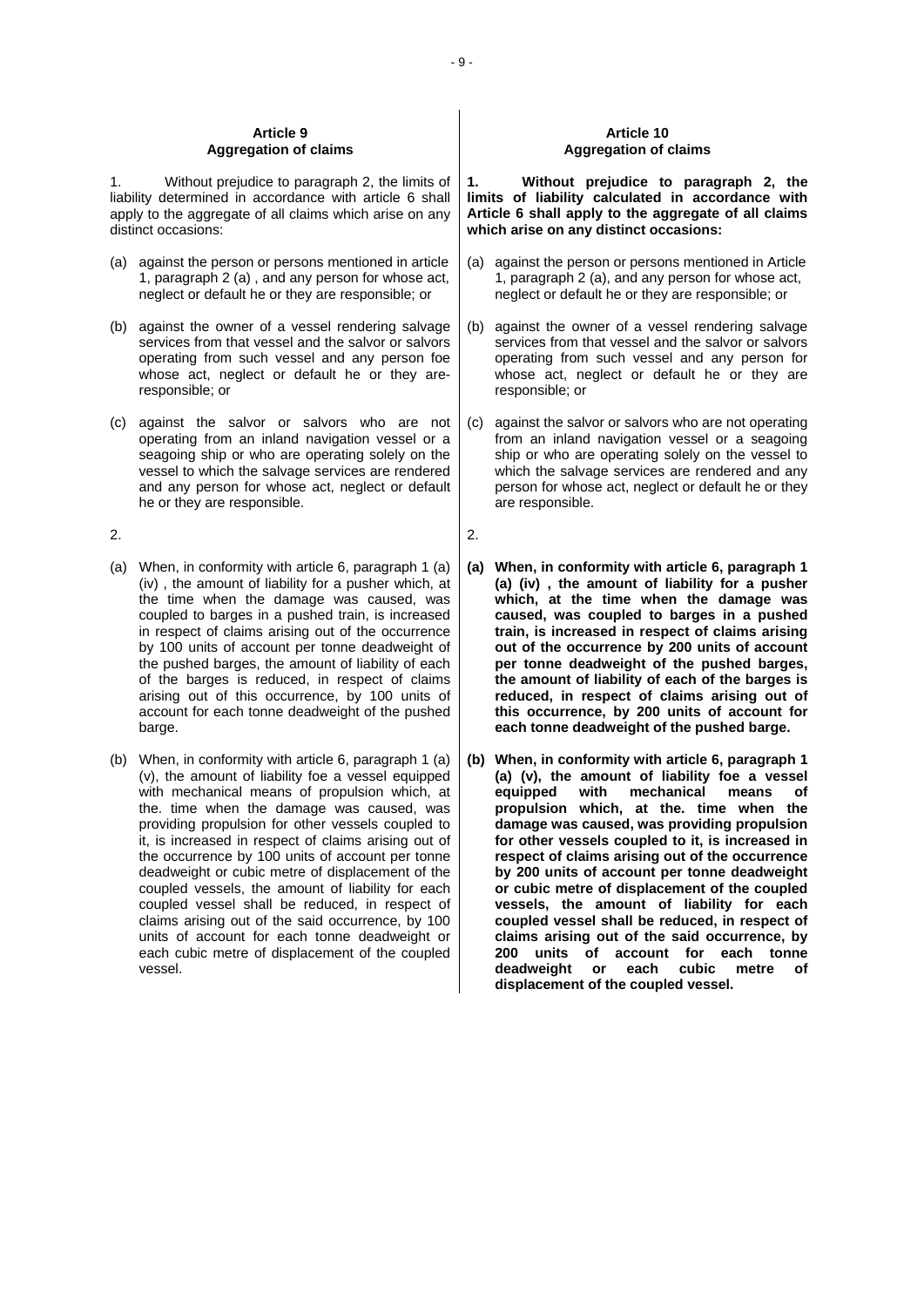3. The limits of liability determined in accordance with article 7 shall apply to the aggregate of all claims arising from the occurrence against the person or persons mentioned in article 1, paragraph 2 (a), in respect of the vessel referred to in article 7 and any person for whose act, neglect or default he or they are responsible.

### Article 10 **Article 11 Article 11 Limitation of liability without constitution of a limitation fund**

1. Limitation of liability may be invoked notwithstanding that a limitation fund as mentioned in article 11 has not been constituted. However, a State Party may provide in its national law that, where an action is brought in its courts to enforce a claim subject to limitation, a person liable may only invoke the right to limit liability if a limitation fund has been constituted in accordance with the provisions of this Convention or is constituted when the right to limit liability is invoked.

2. If limitation of liability is invoked without the constitution of a limitation fund, the provisions of article 12 shall apply.

3. Questions of procedure arising under the rules of this article shall be decided in accordance with the national law of the State Party in which action is brought.

**3. For the upper limits of liability calculated in accordance with Article 7, paragraphs 1 and 2 shall apply correspondingly, however, regarding paragraph 2, to the extent that instead of 200 units of account 400 units of account shall be used as a basis.** 

**4. The limits of liability calculated in accordance with Article 8 shall apply to the aggregate of all claims arising from the occurrence against the person or persons mentioned in Article 1, paragraph 2 (a), in respect of the vessel referred to in Article 8 and any person for whose act, neglect or default he or they are responsible.**

## **Limitation of liability without constitution of a limitation fund**

1. Limitation of liability may be invoked notwithstanding that a limitation fund as mentioned in **Article 12** has not been constituted. However, a State Party may provide in its national law that, where an action is brought in its courts to enforce a claim subject to limitation, a person liable may only invoke the right to limit liability if a limitation fund has been constituted in accordance with the provisions of this Convention or is constituted when the right to limit liability is invoked.

2. If limitation of liability is invoked without the constitution of a limitation fund, the provisions of **Article 13** shall apply.

**Deleted**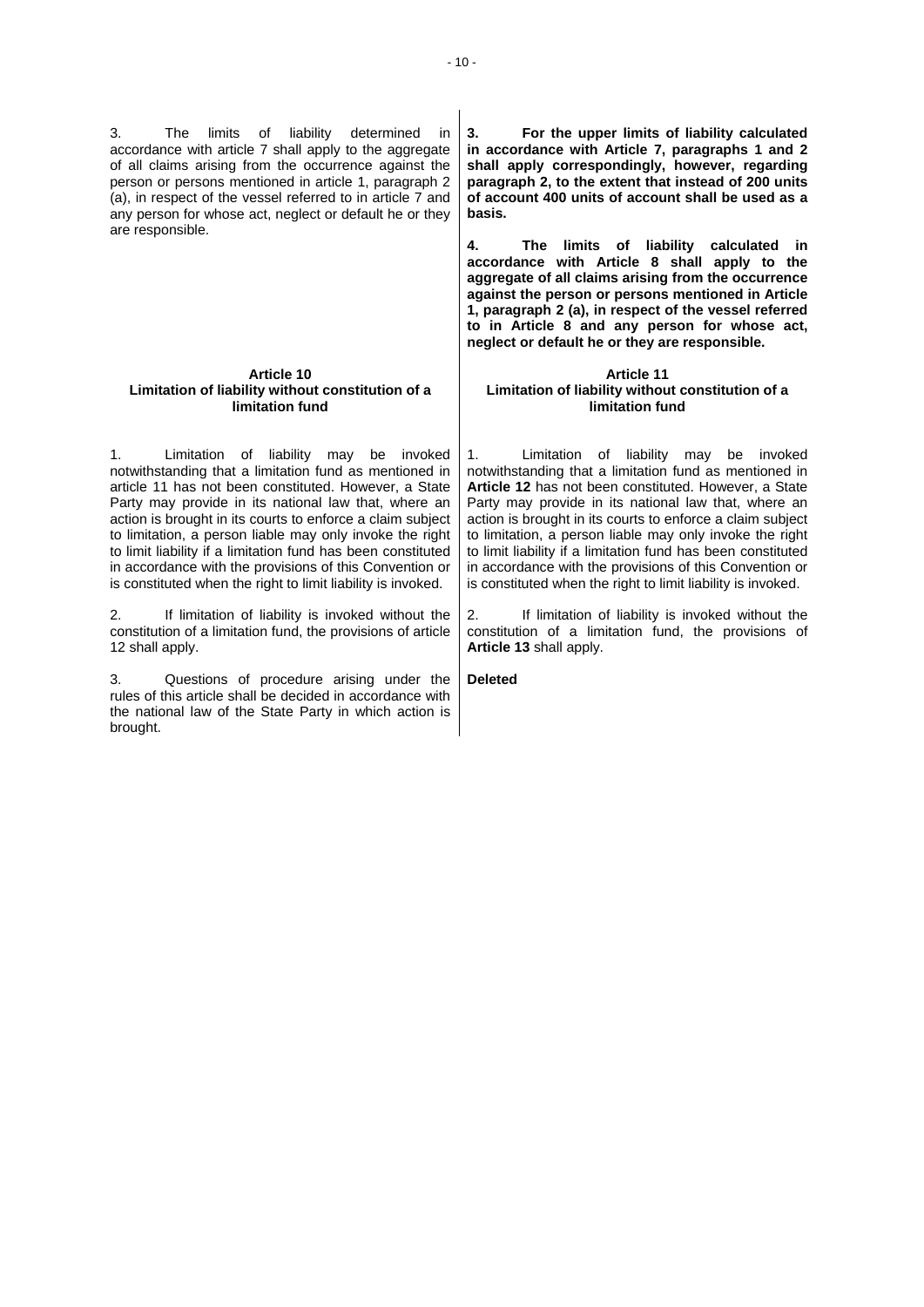# **CHAPTER III CHAPTER III CHAPTER III**<br>The limitation fund **CHAPTER III**

### **Article 11 Article 12 Constitution of the fund Constitution of the fund**

1. Any person alleged to be liable may constitute a fund with the competent court or other competent authority in any State Party in which legal proceedings are instituted in respect of a claim subject to limitation, or, if no legal proceedings are instituted, with the competent court or other competent authority in any State Party in which legal proceedings may be instituted for a claim subject to limitation. The fund must be constituted in the sum of such of the amounts set out in articles 6 and 7 as are applicable to claims for which the person constituting the fund may be liable, together. with interest thereon from the date of the occurrence giving- rise to the liability until the date of the Constitution of the fund. Any fund thus constituted shall be available only for the payment of claims in respect of which limitation of liability can be invoked.

2. A fund may be constituted, either by depositing the sum, or by producing a guarantee acceptable under the legislation of the State Party where the fund is constituted and considered to be adequate by the court or other competent authority.

3. A fund constituted by one of the persons mentioned in article 9, paragraph 1 (a), (b) or (c) or paragraph 3, or his insurer shall be deemed. constituted by all persons mentioned in article 9, paragraph 1 (a) , (b) or (c) or paragraph 3.

# Article 12 **Article 12** Article 13 **Article 13 Article 13**

1. Subject to the provisions of article 6, paragraphs 1 and 2 of article 7, the fund shall be distributed among the claimants in proportion to their established claims against the fund.

2. If, before the fund is distributed, the person liable, or his insurer, has settled a claim against the fund such person shall, up to the amount he has paid, acquire by subrogation the rights which the person so compensated would have enjoyed under this Convention.

## **The limitation fund**

**1. Any person alleged to be liable may constitute one or more funds with the competent court or other competent authority in any State Party in which legal proceedings are instituted in respect of a claim subject to limitation, or, if no legal proceedings are instituted, with the competent court or other competent authority in any State Party in which legal proceedings may be instituted for a claim subject to limitation. Each fund must be constituted in the sum of such of the amount calculated in accordance with Articles 6 to 8 as are applicable to claims for which the person constituting the fund(s) may be liable, together with interest thereon from the date of the occurrence giving rise to the liability until the date of the Constitution of the fund. A fund thus constituted shall be available only for the payment of claims in respect of which limitation of liability can be invoked.** 

2. A fund may be constituted, either by depositing the sum, or by producing a guarantee acceptable under the legislation of the State Party where the fund is constituted and considered to be adequate by the court or other competent authority.

3. A fund constituted by one of the persons mentioned in **Article 10**, paragraph 1 (a), (b) or (c) or paragraph 4, or his insurer shall be deemed constituted by all persons mentioned in **Article 10**, paragraph 1 (a), (b) or (c) or **paragraph 4.**

# **Distribution of the fund**

1. Subject to the provisions of article 6, paragraphs 1, and 2 **as well** as of articles 7 **and 8** the fund shall be distributed among the claimants in proportion to their established claims against the fund.

2. If, before the fund is distributed, the person liable, or his insurer, has settled a claim against the fund such person shall, up to the amount he has paid, acquire by subrogation the rights which the person so compensated would have enjoyed under this Convention.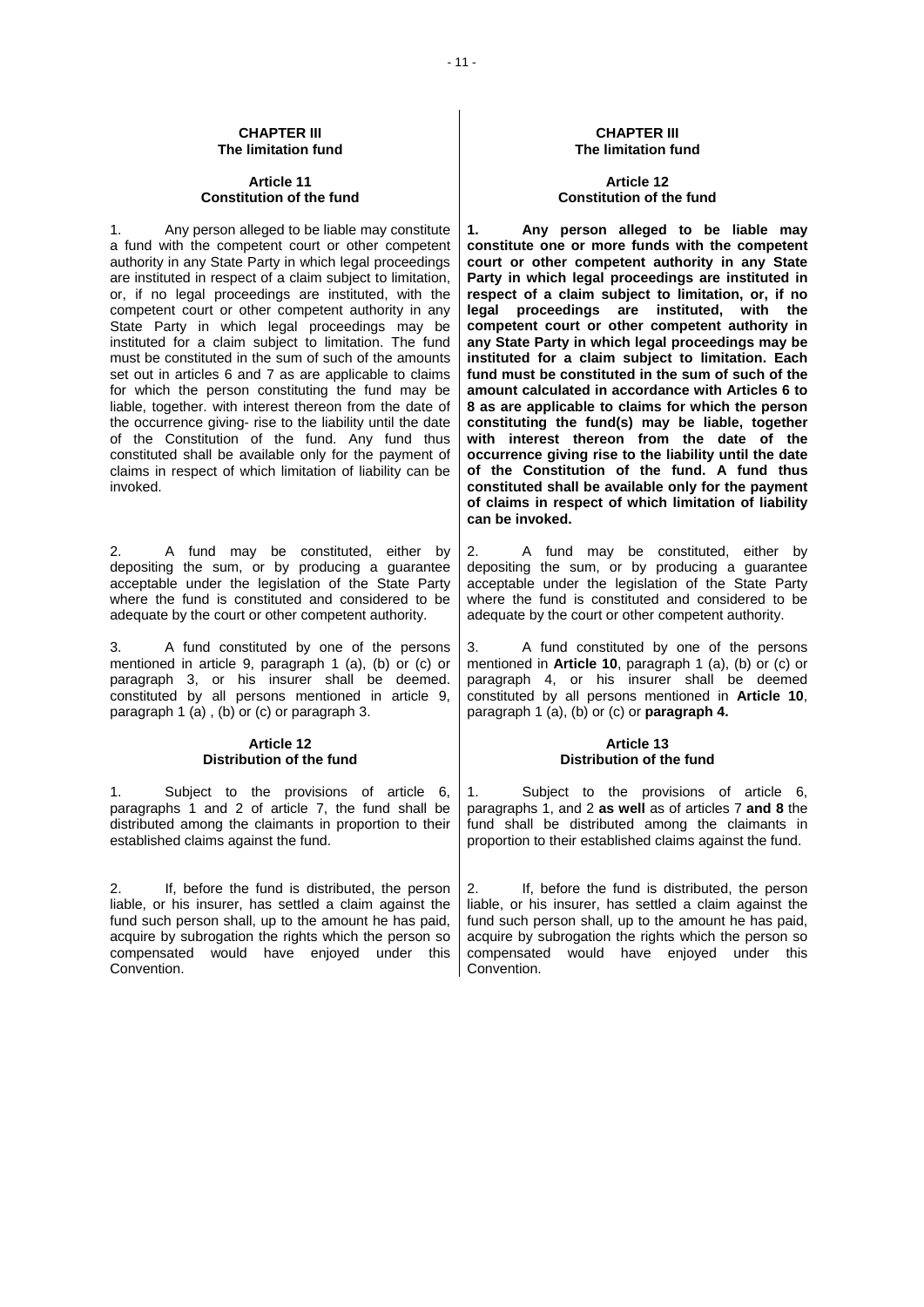3. The right of subrogation provided for in paragraph 2 may also be exercised by persons other than those mentioned above in respect of any amount of compensation which they may have paid, but only to the extent that such subrogation is permitted under the applicable national law.

4. Where the person liable or any other person establishes that he may be compelled to pay, at a later date, any such amount of compensation with regard to which such person would have enjoyed a right of subrogation pursuant to paragraphs, 2 and 3 had che compensation been paid before the fund was distributed, the court or other competent authority of the State where the fund has been constituted may order that a sufficient sum shall be provisionally set aside to enable such person at such later date to enforce his claim against the fund.

1. Where a limitation fund has been constituted in accordance with article 11, any person having made a claim against the fund shall be barred from exercising any right in respect of such claim against any other assets of a person by or on behalf of whom the fund has been constituted.

2. After a limitation fund has. been constituted in accordance with article 11, any vessel or other property belonging to a person on behalf of whom the fund has been constituted, which has been arrested or attached within the jurisdiction of a State Party for a claim which may be raised against the fund, or any security given, shall be released by order of the court or other competent authority of such State.

3. The rules of paragraphs 1 and 2 shall apply only if the claimant may bring a claim against the fund before the court administering that fund and the fund is actually available and freely transferable in respect of that claim.

### **Article 14 Deleted Governing law**

Subject to the provisions of. this chapter the rules relating to the constitution and distribution of a limitation fund, and all rules of procedure in connection therewith, shall be governed by the law of the State Party in which the fund is constituted.

1

3. The right of subrogation provided for in paragraph 2 may also be exercised by persons other than those mentioned above in respect of any amount of compensation which they may have paid, but only to the extent that such subrogation is permitted under the applicable national law.

Where the person liable or any other person establishes that he may be compelled to pay, at a later date, any such amount of compensation with regard to which such person would have enjoyed a right of subrogation pursuant to paragraphs, 2 and 3 had the compensation been paid before the fund was distributed, the court or other competent authority of the State where the fund has been constituted may order that a sufficient sum shall be provisionally set aside to enable such person at such later date to enforce his claim against the fund.

### **Article 13** Article 13 **Article 14 Article 14 Article 14 Article 14 Article 14 Article 14 Article 14 Article 14 Article 14 Article 14 Article 14 Article 14 Article 14 Article 14 Article 14 Ar Bar to Set the constitution of the fund**

**1. Where a fund has been constituted in accordance with Article 12, any person entitled to make<sup>1</sup> a claim against the fund shall be barred from exercising any right in respect of such claim against any other assets of a person by or on behalf of whom the fund has been constituted.** 

After **a fund** has. been constituted in accordance with **Article 12**, any vessel or other property belonging to a person on behalf of whom the fund has been constituted, which has been arrested or attached within the jurisdiction of a State Party for a claim which may be raised against the fund, or any security given, shall be released by order of the court or other competent authority of such State.

3. The **provisions** of paragraphs 1 and 2 shall apply only if the claimant may bring a claim against the fund before the court administering that fund and the fund is actually available and freely transferable in respect of that claim.

<sup>1</sup> The Dutch, French and Luxembourg delegations oppose this wording, and wish to retain the wording in the current CLNI, i.e. "having made a claim".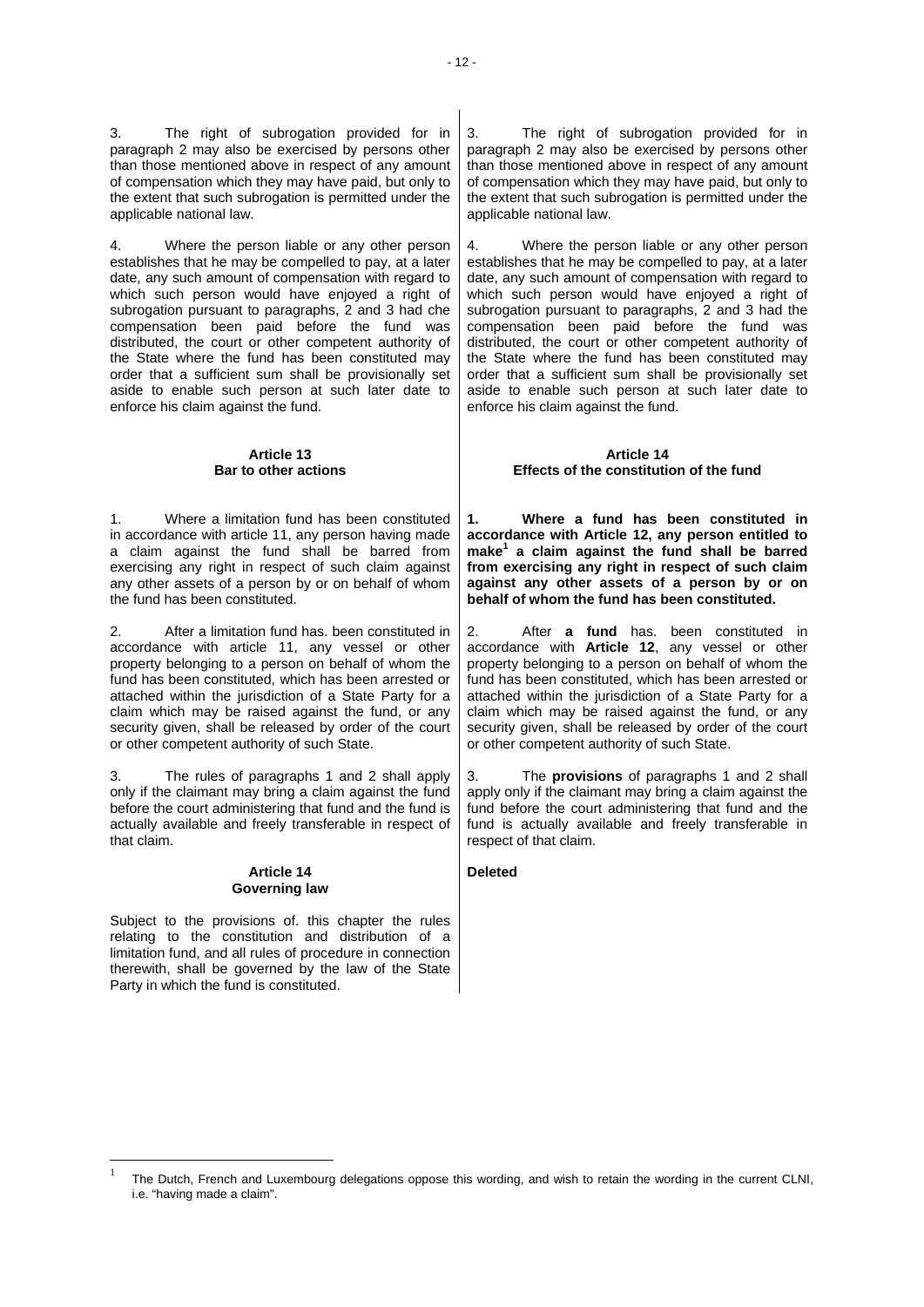# **CHAPTER IV CHAPTER IV CHAPTER IV CHAPTER IV CODE OF APPLICAL SCOPE Of applical**

### **Article 15 Article 15**

1. This Convention shall apply to the limitation of liability of the owner of a vessel or a salvor when, at the time of the occurrence giving rise to the claims:

- (a) the vessel has sailed on one of the waterways subject to the regime of the Revised Convention relating to the Navigation of the Rhine of 17 October 1863 or of the Convention of 27 October 1956 concerning the canalization of the Moselle, or
- (b) salvage services have been furnished along one of the said waterways to a vessel in danger or the cargo of such a vessel, or
- (c) a vessel sunk, wrecked, stranded or abandoned along one of the said waterways or the cargo of such a vessel has been raised, removed, destroyed or rendered harmless.

This Convention shall also apply to the limitation of liability of a salvor furnishing assistance services from an inland navigation vessel to a sea-going, vessel in danger along one of the said waterways or the cargo of such a vessel.

2. Any State may, at the time of signature, ratification, acceptance, approval or accession or at any subsequent time declare by means of a notification addressed to the. depositary that this Convention shall also apply to waterways other than those mentioned in paragraph 1, provided that they are situated on the territory of that State. This Convention, shall take effect, for the waterways mentioned in the notification,, on the first day of the month following the expiry of a period of three months following the receipt of the notification or, if this Convention has not yet entered into force, on its entry into force.

# **Scope of application Scope of application**

**1. This Convention shall apply to the limitation of the liability of the owner of a vessel or a salvor in its version in force at the time of the incident giving rise to the claims and if at the time of this incident this person claims before the courts of one of the contracting States a limitation of his/her liability or requests the lifting of a sequester in respect of a vessel or other item of property, or the release of a guarantee given within the national territory of a contracting State and:** 

- **(a) the vessel is on a waterway located on the territory of a Contracting State,**
- (b) salvage services have been furnished along one of the said waterways to a vessel in danger or to the cargo of such a vessel, or
- (c) a vessel sunk, wrecked, stranded or abandoned along one of the said waterways or the cargo of such a vessel has been raised, removed, destroyed or rendered harmless.

This Convention shall also apply to the limitation of liability of a salvor furnishing assistance services from an inland navigation vessel to a sea-going vessel in danger along one of the said waterways **or to** the cargo of such a vessel.

**2. Any State may, at the time of signature, ratification, acceptance, approval or accession, or at any subsequent time, exclude application of this Convention by sending a declaration to the Depositary, in cases where the waterway referred to in paragraph 1:** 

- **a) is a waterway situated within its national territory, and**
- **b) the waterway is not listed in Annex 1 of the European Agreement on Main Inland Waterways of International Importance (AGN).**

**The waterway to be excluded must be clearly specified in the declaration.**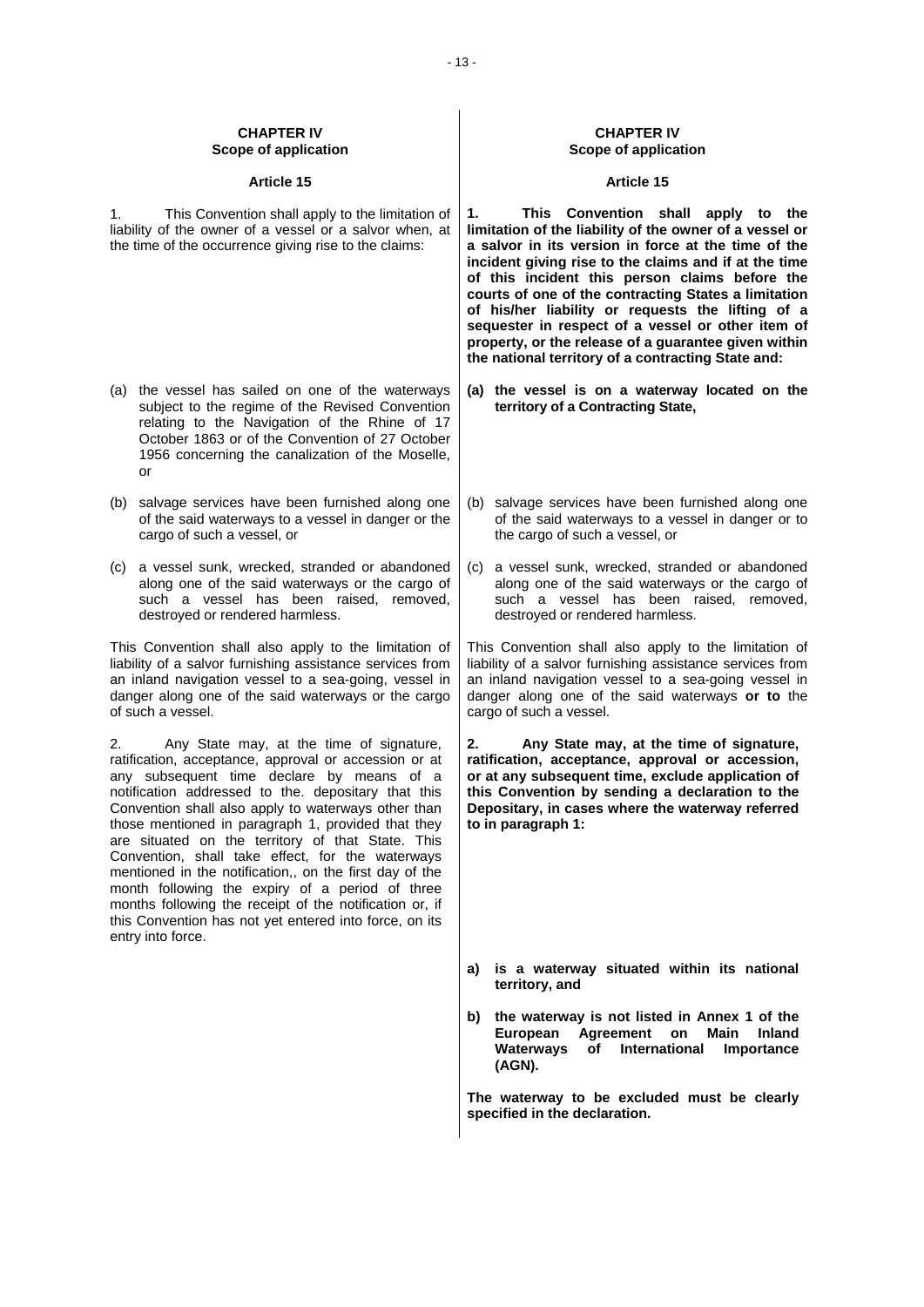3. Any State which has made a declaration under paragraph 2 may withdraw it at any time by means of a notification addressed to the depositary. The withdrawal shall take effect on the first day of the month following the expiry of a period of one year as from the date on which the notification is received or on the expiry of any longer period which may be specified in the declaration.

## **CHAPTER V** Chapter V Chapter V Chapter V Chapter V Chapter V Chapter V Chapter V Chapter V Chapter V Chapter V Chapter V Chapter V Chapter V Chapter V Chapter V Chapter V Chapter V Chapter V Chapter V Chapter V Chapter V

## Article 16 **Article 16** Article 16 **Article 16** Article 16 **Article 16 Article 16 Article 16 Article 16 Article 16 Article 16 Article 16 Article 16 Article 16 Article 16 Article 16 Article 16 Articl**

1. This Convention shall be open for signature by all States Parties to the Revised Convention relating to the Navigation of the Rhine .of 17 October 1868 and by the Grand Duchy of Luxembourg from 4 November 1988 to 4 November 1989 at. the headquarters of the Central Commission for the Navigation of the Rhine at Strasbourg and shall thereafter remain open for accession.

2. This Convention shall be subject to the ratification, acceptance or approval of the States which have signed it.

**3. The exclusion shall take effect on the first day of the month following the expiry of a period of three months following notification of the declaration referred to in paragraph 2 or, if this Convention has not yet entered into force, on its entry into force. This Convention shall not apply to claims arising from an incident occurring while the vessel was using an excluded waterway. Exclusion shall not apply in respect of incidents occurring before the declaration takes effect.** 

**4. A State which has made a declaration under paragraph 2 may withdraw it at any time by means of a declaration of withdrawal notified to the Depositary. The withdrawal shall take effect three months as from the date of the notification of the declaration of withdrawal or on any subsequent date specified in the declaration of withdrawal. Withdrawal shall not have any effect on the limitation of liability in respect of claims arising from an incident occurring before the withdrawal takes effect.** 

## **Final clauses Final clauses**

# **Signature, ratification and accession**

**1. This Convention shall be open for signature by any State at the Strasbourg headquarters of the Central Commission for the Navigation of the Rhine from … to ….** 

**2. The States may express their consent to be bound by this Convention by:** 

- **a) signature without reservation as to ratification, acceptance or approval, or**
- **b) signature subject to ratification, acceptance or approval, followed by ratification, acceptance or approval, or**
- **c) accession.**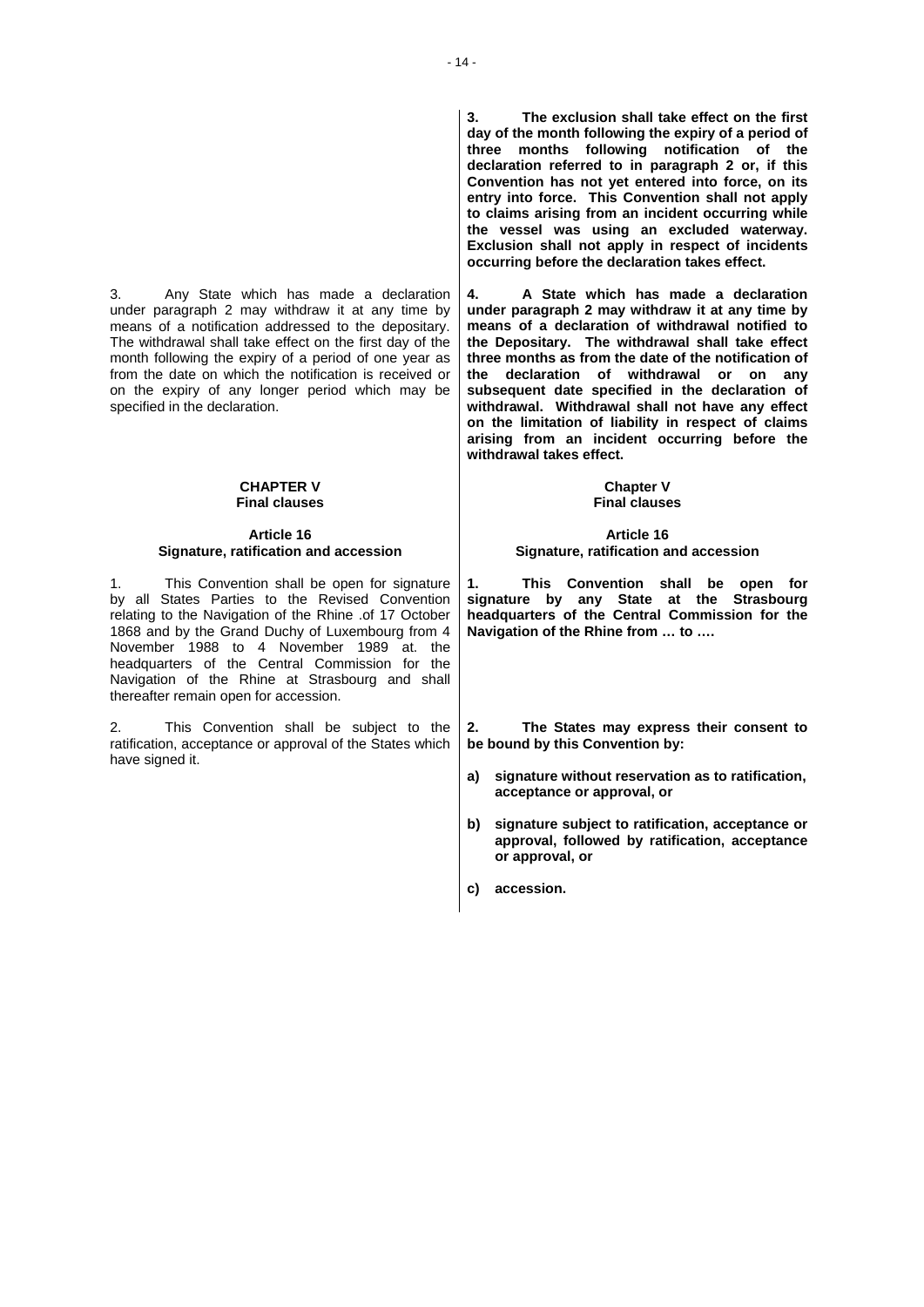3. States other than those mentioned in paragraph 1 which have a direct navigable link with the waterways mentioned in article 15, paragraph 1, may, by a unanimous decision of the States in respect of which this Convention has come into force, be invited to accede to it. The depositary shall convene a meeting of the States mentioned in the first sentence to express their views on the decision to issue such an invitation. The decision shall incorporate the adaptations to this Convention which are necessary in the event of the accession of the State to be invited, particularly in respect of the conversion of the liability values into the national currency of a State which is not a member, of the International Monetary Fund. The decision shall enter into force when all the States Parties to this Convention mentioned in the first sentence have notified the Secretary-General of the Cent il Commission for the Navigation of the Rhine of their acceptance of the decision. Any State so invited may accede to the Convention as amended by the decision.

4. Ratification, acceptance, approval or accession shall be effected by the deposit of a formal instrument with the Secretary-General of. the Central Commission for the Navigation of the Rhine.

### Article 17 **Article 17** Article 17 **Entry into force Entry in force**

1. This Convention shall enter into force on the first day of the month following the expiry of a period of three months as from the date on which three of the States mentioned in article 16, paragraph 1 deposit the instrument of ratification, acceptance, approval or accession.

2. For a State which deposits an instrument of ratification, acceptance, approval or accession after the conditions governing the entry into force of this Convention have been met, the Convention shall enter into force on the first day of the month following the expiry of a period of three months as from the date on which that State deposits its instrument.

### **Deleted**

**3. Ratification, acceptance, approval or accession shall be effected by the deposit of a formal instrument with the Secretary General of the Central Commission for the Navigation of the Rhine.** 

**1. This Convention shall enter into force on the first day of the month following the expiry of a period of one year as from the date on which four States have deposited their instruments of ratification, acceptance, approval or accession, or on the date on which the Strasbourg Convention on the limitation of liability of owners of inland navigation vessels (CLNI) ceases to be in force, whichever date is the later.** 

**2. A State that ratifies, accepts, approves or accedes to this Convention and is a Contracting Party to the CLNI shall denounce the latter.** 

**3. For a State which deposits an instrument of ratification, acceptance, approval or accession after the conditions governing the entry into force of this Convention have been met, the Convention shall enter into force on the first day of the month following the expiry of a period of three months as from the date on which that State deposited its instrument. By way of derogation from the first sentence, the Convention shall enter into force in that State on the day on which the Convention enters into force in accordance with paragraph 1 if the instrument of ratification, acceptance, approval or accession has been deposited at least three months before the entry into force of the Convention in accordance with paragraph 1.**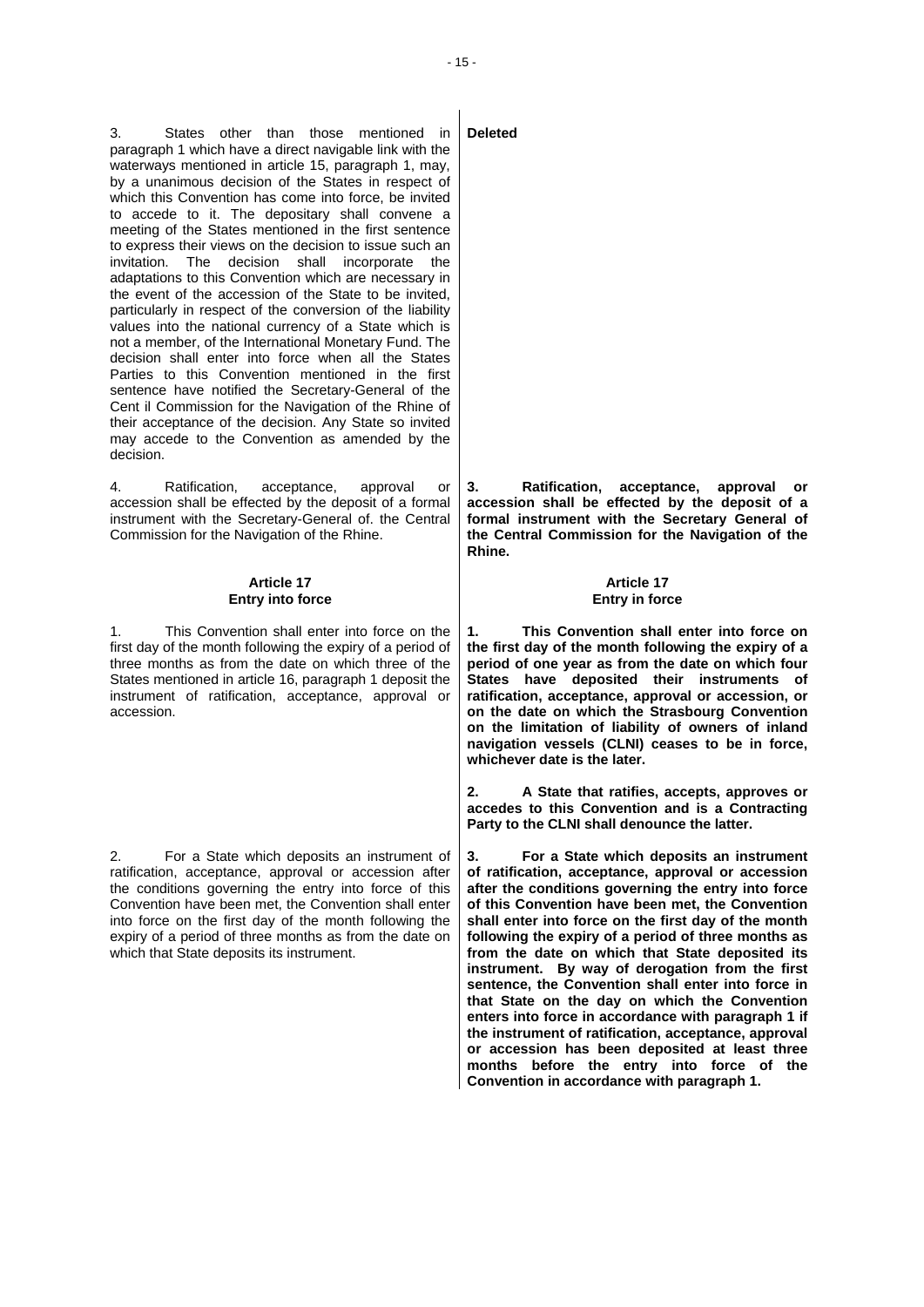# Article 18 **Article 18** Article 18<br>Reservations **Article 18**

1. Any State may, at the time of signature, ratification, acceptance, approval or accession, and, for a reservation under (b) , at any subsequent time, reserve the right to exclude the application of the rules of this Convention in their entirety or in part:

- (a) to claims for damage due to a change in the physical, chemical or biological quality .of the water;
- (b) to claims for damage caused by dangerous goods during their carriage, in so far as such claims are governed by an international convention or a domestic law which excludes the limitation of liability or sets limits of liability higher than provided for in this Convention;
- (c) o claims mentioned in article 2, paragraph 1 (d) and (e);
- (d) to sport and pleasure craft and to vessels not used in navigation for profit;
- (e) to lighters exclusively used in ports for transshipments.

2. Any State may, at the time of signature, ratification, acceptance, approval or accession, declare that it will not apply to claims resulting from an occurrence on its waterways the maximum limits of liability provided for in article 7, paragraph 1, second sentence, (a) and (b).

3. Reservations made at the time of signature are subject to confirmation upon ratification, acceptance or approval.

4. Any State which has made a reservation to this Convention may withdraw it at any time by means of a notification addressed to the depositary. The withdrawal shall take effect on the date the notification is received or on a later date specified therein.

# **Reservations Reservations**

**1. Any State may, at the time of signature ratification, acceptance, approval or accession and at any subsequent time, reserve the right to exclude the application of the rules of this Convention in their entirety or in part:** 

- (a) to claims for damage due to a change in the physical, chemical or biological quality .of the water;
- **(b) to claims mentioned in Article 7, insofar as they are governed by an international convention or domestic regulations excluding the limitation of liability or setting limits of liability higher than provided for in this Convention;**
- (c) to claims mentioned in Article 2 paragraph 1 (d) and (e) of this Convention;
- **(d) to lighters exclusively used in ports for transhipments.**
- **Deleted**

**2. Any State that avails itself of the option provided for in paragraph 1(b) must notify the Depositary of the amounts of the limits of liability that have been adopted or of the fact that there is no such limit of liability.** 

3. Reservations made at the time of signature are subject to confirmation upon ratification, acceptance or approval.

4. Any State which has made a reservation to this Convention may withdraw it at any time by means of a notification addressed to the Depositary. The withdrawal shall take effect on the date the notification is received or on a later date specified therein.

**5. Reservations other than those provided for in this Convention shall not be admissible.**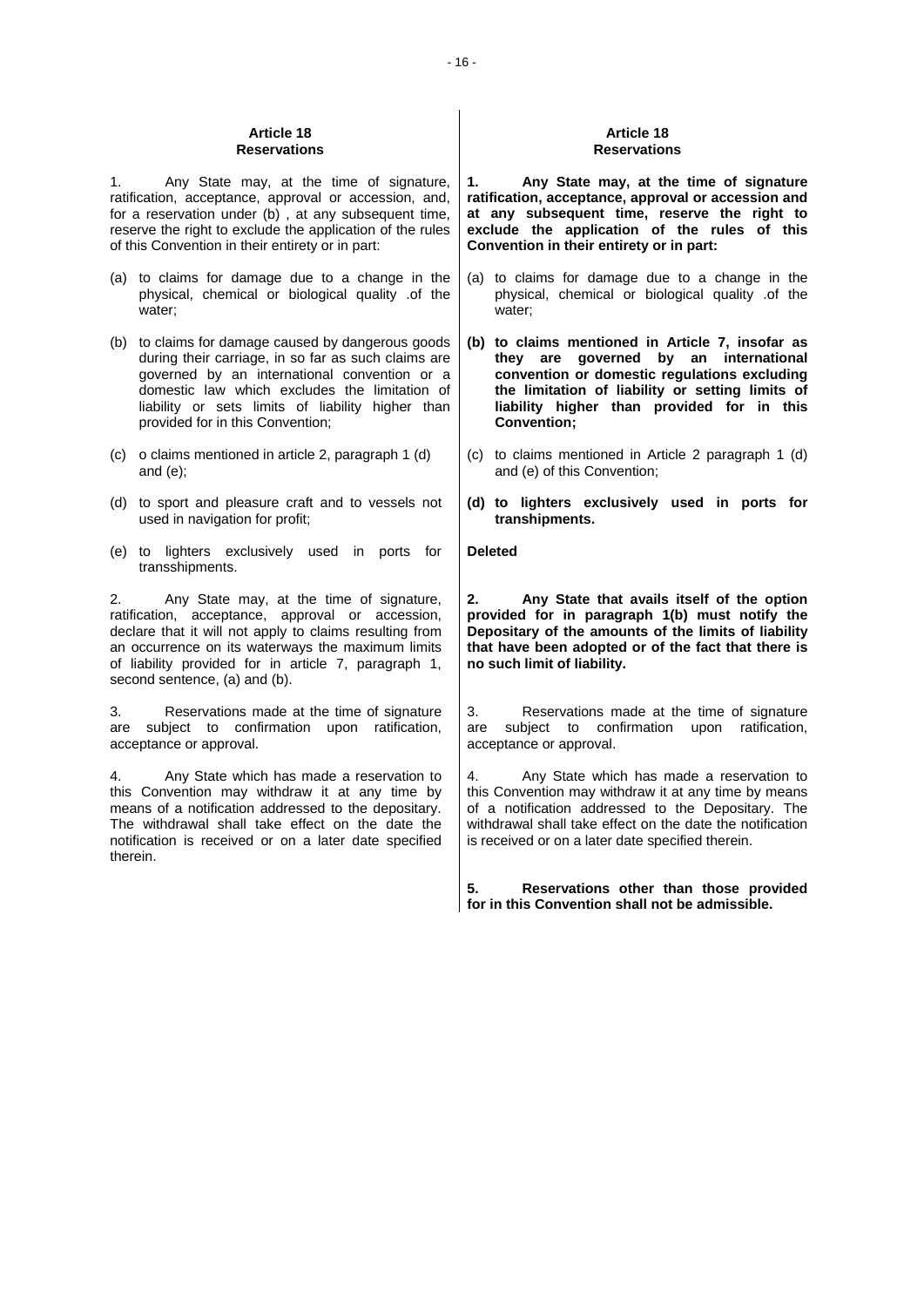### Article 19 **Article 19 Article 19 Denunciation Denunciation**

1. This Convention may be denounced by any of the States Parties by a notification addressed to the depositary, at any time after one year from the date on which the Convention entered into force for that Party.

2. Denunciation shall take effect on the first day of the month following the expiry of a period of one year from the date on which the notification is received or after such longer period as may be specified therein.

1. This Convention may be denounced by any of the States Parties by a notification addressed to the Depositary, at any time after one year from the date on which the Convention entered into force for that Party.

**2. Without prejudice to Article 20 paragraph 3 and 21 paragraph 8, the denunciation shall take effect on the first day of the month following the expiry of a period of six months from the date on which the notification is received or after such longer period as may be specified therein.** 

### **Article 20 Simplified review of limits**

**1. The limits of liability prescribed in Articles 6 to 8 and 10 shall be reviewed by the Depositary at five-year intervals, the first such review to take place on [the last day of the year five years after adoption of the Convention], by reference to an inflation factor which corresponds to the accumulated rate of inflation since the date of the last notification referred to in paragraph 2 below of a review resulting in an amendment of the limits of liability or, on the occasion of the first review, since the date of rentry into force of the Convention. The measure of the rate of inflation to be used in determining the inflation factor shall be the weighted average of the annual rates of increase or decrease in the Consumer Price Indices of the States whose currencies comprise the Special Drawing Right mentioned in paragraph 1 of Article 9.**

**2. If the review referred to in paragraph 1 above concludes that the inflation factor has exceeded 10%, the Depositary shall notify all the Contracting States of (a revision of the limits of liability) the amended amounts of the limits calculated on the basis of the inflation factor. The amended amounts of the limits shall be deemed adopted on expiry of a period of one year from the date of notification unless, within this period, one third of the Contracting States have notified the Depositary by means of a declaration of their refusal to accept the revised limits.**

**3. An amendment deemed adopted by virtue of paragraph 2 above shall enter into force nine months after its adoption for all the States party to this Convention on that date, unless they denounce the Convention by virtue of paragraph 1 of Article 19 no later than three months before the revised limits are to enter into force. The denunciation shall be effective from the date on which the revised amounts become effective. The revised limits shall be binding on any State becoming a party to this Convention after adoption of the revision. The amended amounts shall however only apply to claims arising from an incident that occurred after the amendment entered into force.**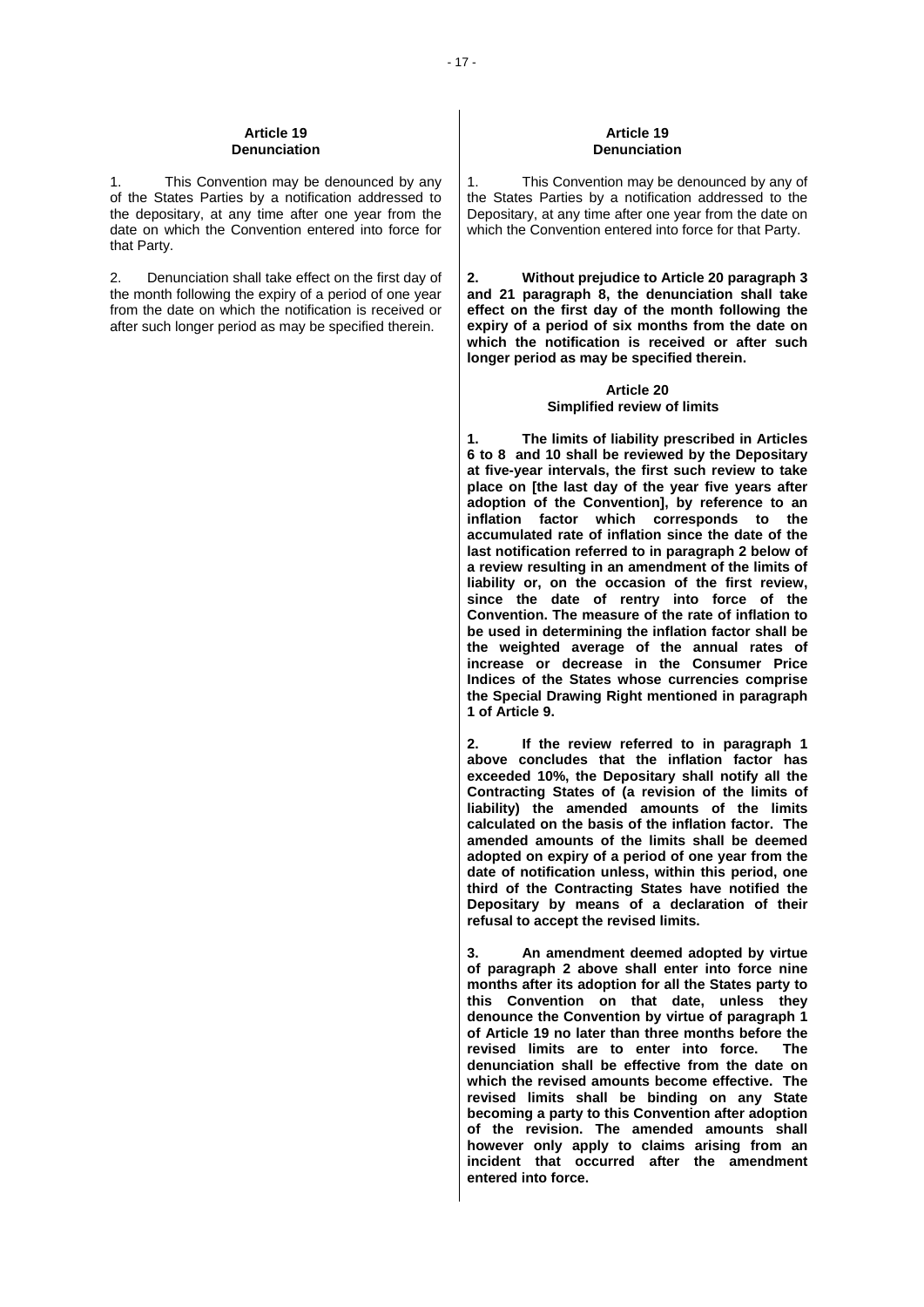# **Article 20 Article 21**

1. At the request of a State Party to this Convention, the depositary shall convene a Conference of all the Contracting States to discuss the revision of the limitation amounts provided for in articles 6 and 7 or the replacement of the unit of account mentioned in article 8 of this Convention.

2. During the discussion of the revision of the limitation amounts provided for in articles 6 and 7, account shall be taken of experience acquired as regards occurrences for which claims may be made and, in particular, the amount of the damages resulting from them, fluctuations in the value of currencies and the impact of the proposed amendment on the cost of insurance.

3.

- (a) No amendment intended to modify limitation amounts under this article may be considered until the expiry of a period of five years as from the date on which this Convention was opened for signature or a period of five years as from the date of entry into force of a previous, amendment adopted under this article.
- (b) No limit may be increased in such a way as to exceed an. amount corresponding to the limit established by this Convention increased by 6% per year in compound interest, as from the date on which this Convention was opened for signature.
- (c) No limit may be increased in such a way as to exceed an amount corresponding to three times the limit established by this Convention.

**4. Without prejudice to paragraph 1 above, the procedure referred to in paragraph 2 above may be applied at any time at the request of one third of the Contracting States if, since the previous review or, if there has been no such review, since the date of entry into force of this Convention, the inflation factor referred to in paragraph 1 above is greater than 5%. Subsequent reviews carried out in accordance with the procedure described in paragraph 1 above shall be made every five years, the first such review to take place at the end of the fifth year following a review carried out by virtue of the present paragraph.**

**Meeting for increasing the amounts of the limits** 

**1. At the request of one third of the Contracting Parties, and without prejudice to Article 20, the Depositary shall convene a conference of all the Contracting States to deliberate on the increase in the amounts of the limits provided for in Articles 6 to 8 and 10. The conference shall be convened at the earliest six months after the day on which the request was transmitted.** 

**2. During discussion on the increase in the amounts of the limits provided for in Articles 6 to 8 and 10, the conference shall take account of the lessons drawn from the events having led to damage and in particular the amount of damage resulting therefrom and the effect of the proposed increase on the cost of insurance.** 

**3. There shall be no discussion on any amendment to the amounts made under this Article until at least five years after the entry into force of a previous amendment adopted by virtue of this Article or Article 20.** 

**4. The amount resulting from the increase, in accordance with this provision, may not exceed three times the amount laid down in this Convention.** 

**5. Any discussion on increasing the amounts of the limits in accordance with this Article shall cease on the launch of a review provided for in Article 20 paragraph 1. Discussion shall resume if one third of the Contracting Parties so request after an amendment takes effect in accordance with Article 20 paragraph 2.**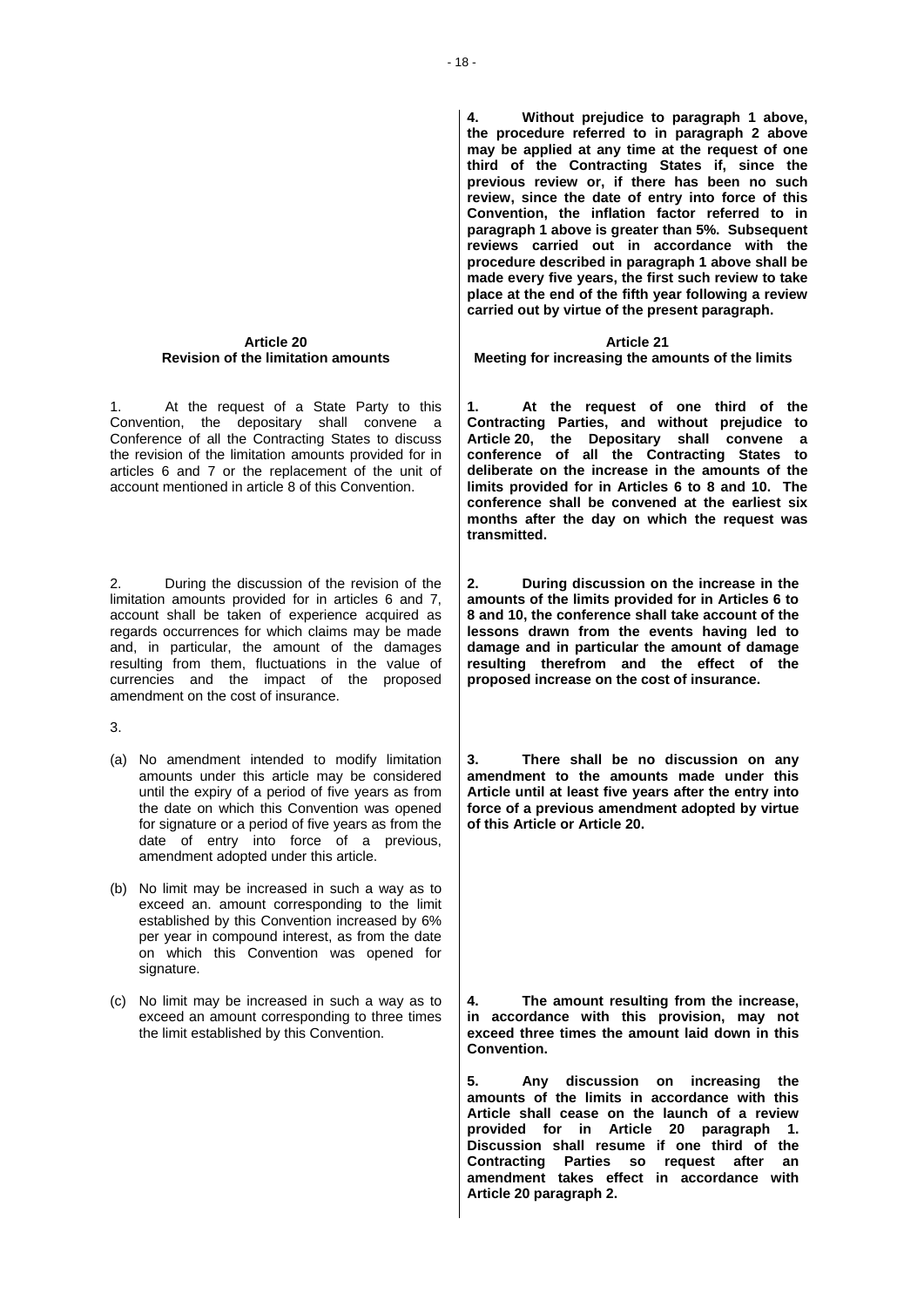5. The depositary shall notify, all the Contracting States of the amendments decided upon in conformity with paragraph 2. The amendment shall be deemed to have been accepted following the expiry of a period of six months as from the data of the notification, unless within such period a third of the Contracting States have notified the depositary of their refusal to accept this amendment.

6. An amendment deemed to have- been accepted in conformity with paragraph 5 shall enter into force 18 months after its acceptance, for ail States which at that time are Parties to this Convention, unless they denounce this Convention, in conformity with article 19, paragraph 1 at least six months before this amendment enters into force. This denunciation shall take effect when the said amendment comes into force. The amendment shall be binding on any State becoming a Party to this Convention after the date mentioned in the first sentence.

# **Depositary Depositary**

1. This Convention shall be deposited with the Secretary-General of the Central Commission for the Navigation of the Rhine.

2. The Secretary-General of the Central Commission for. the Navigation of the Rhine shall:

- (a) transmit certified true copies of this Convention to all the States mentioned in article 16, paragraph 1, and to all other States which accede to this Convention;
- (b) inform all States which have signed or acceded to this Convention of :
	- (i) each new signature and each deposit of an instrument and any declaration or reservation thereto together with the date thereof;

**6. The decision to increase the amounts provided for in Articles 6 to 8 and 10 shall be made by a two-thirds majority of the Contracting States present and voting.** 

**7. The Depositary shall notify all the Contracting States of any increase decide on by virtue of paragraph 6. The increase is deemed applicable on expiry of a period of twelve months from the date of notification unless, within this period, one third of the Contracting States notify the Depositary of their refusal to accept the increase.** 

**8. An increase deemed adopted by virtue of paragraph 7 shall enter into force nine months after its adoption by all the States party to this Convention on that date, unless they denounce the Convention no later than three months before the date on which the increase enters into force. The denunciation shall be effective from the date on which the increased amount become effective. The increase shall be binding on all States which become party to this Convention after the date indicated in paragraph 1. The amended amounts shall however only apply to claims arising from an incident that occurred after the amendment entered into force.** 

## **Article 21 Article 22**

**1. This Convention shall be deposited with the Secretary General of the Central Commission for the Navigation of the Rhine and administered by him.** 

The Secretary General of the Central Commission for the Navigation of the Rhine shall:

**(a) transmit certified true copies of this Convention to all Signatories and all other States that accede to this Convention;** 

- (b) inform all States which have signed or acceded to this Convention of:
	- (i) each new signature and each deposit of an instrument and any declaration or reservation thereto together with the date thereof;